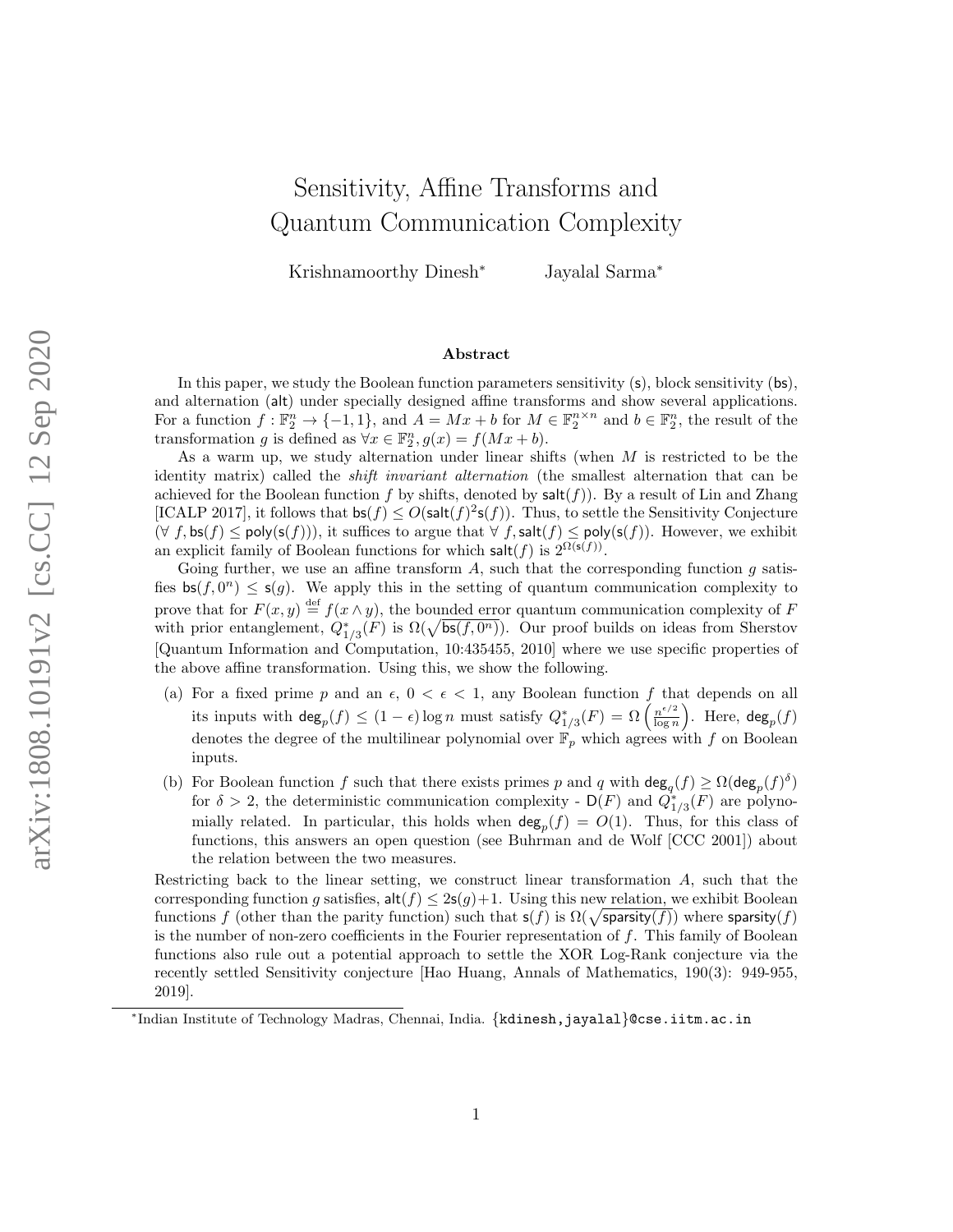#### 1 Introduction

For a Boolean function  $f: \{0,1\}^n \to \{-1,1\}$ , sensitivity of f on  $x \in \{0,1\}^n$ , is the maximum number of indices  $i \in [n]$ , such that  $f(x \oplus e_i) \neq f(x)$  where  $e_i \in \{0,1\}^n$  with exactly the  $i^{th}$  bit as 1. The *sensitivity* of f (denoted by  $s(f)$ ) is the maximum sensitivity of f over all inputs. A related parameter is the block sensitivity of f (denoted by  $\mathsf{bs}(f)$ ), where we allow disjoint blocks of indices to be flipped instead of a single bit. Another parameter is the deterministic decision tree complexity (denoted by  $DT(f)$ ) which is the depth of an optimal decision tree computing the function f. The certificate complexity of f (denoted by  $C(f)$ ) is the non-deterministic variant of the decision tree complexity. The parameter  $s(f)$  was originally studied by Cook *et al.* [CDR86] in connection with the CREW-PRAM model of computation. Subsequently, Nisan and Szegedy [NS94] (see also [Nis91]) introduced the parameters  $\mathsf{bs}(f)$  and  $\mathsf{C}(f)$  and conjectured that for any function f:  $\{0,1\}^n \to \{-1,1\}$ ,  $\mathsf{bs}(f) \le \mathsf{poly}(\mathsf{s}(f))$  - known as the Sensitivity Conjecture. Later developments, which revealed several connections between sensitivity, block sensitivity and the other Boolean function parameters, demonstrated the fundamental nature of the conjecture (see [HKP11] for a survey and several equivalent formulations of the conjecture). This conjecture has recently been resolved in [Hua19] by showing the following which implies that  $\mathsf{bs}(f) = O(\mathsf{s}(f)^4)$ .

**Theorem 1.1** (Sensitivity Theorem [Hua19]). For every Boolean function f,  $deg(f) \leq s(f)^2$ .

Shi and Zhang [ZS10] studied the parity complexity variants of  $bs(f), C(f)$  and  $DT(f)$  and observed that such variants have the property that they are invariant under arbitrary invertible linear transforms (over  $\mathbb{F}_2^n$ ). They also showed existence of Boolean functions where under all invertible linear transforms of the function, the decision tree depth is linear while their parity variant of decision tree complexity is at most logarithmic in the input length.

Our Results : While the existing studies focus on understanding the Boolean function parameters under the effect of arbitrary invertible affine transforms, in this work, we study the relationship between the above parameters of Boolean functions  $f : \mathbb{F}_2^n \to \{-1,1\}$ , under specific affine transformations over  $\mathbb{F}_2^n$ . More precisely, we explore the relationship of the above parameters for the function  $g: \mathbb{F}_2^n \to \{-1,1\}$  and  $f$ , where  $g$  is defined as  $g(x) = f(Mx + b)$  for specific  $M \in \mathbb{F}_2^{n \times n}$ <br>and  $b \in \mathbb{F}_2^n$  (where is  $M$  not necessarily invertible). We show the following results, and their corresponding applications, which we explain along with the context in which they are relevant.

Alternation under shifts : We study the parameters when the transformation is very structured - namely the matrix M is the identity matrix and  $b \in \mathbb{F}_2^n$  is a linear shift. More precisely, we study  $f_b(x) \stackrel{\text{def}}{=} f(x+b)$  where b is the shift. Observe that all the parameters mentioned above are invariant under shifts. A Boolean function parameter which is neither shift invariant nor invariant under invertible linear transforms is the alternation, a measure of non-monotonicity of Boolean function (see Section 2 for a formal definition). To see this for the case of shifts, if we take f as the majority function on *n* bits, then there exists shifts  $b \in \{0,1\}^n$  where  $\mathsf{alt}(f_b) = \Omega(n)$  while  $\mathsf{alt}(f) = 1$ .

A result related to Sensitivity Conjecture by Lin and Zhang [LZ17] shows that  $\mathsf{bs}(f) \le O(\mathsf{s}(f) \mathsf{alt}(f)^2)$ . This bound for  $\mathsf{bs}(f)$ , implies that to settle the Sensitivity Conjecture, it suffices to show that  $\mathsf{alt}(f)$ is upper bounded by  $poly(s(f))$  for all Boolean functions f. However, the authors [DS19] ruled this out, by exhibiting a family of functions where  $\mathsf{alt}(f)$  is at least  $2^{\Omega(\mathsf{s}(f))}$ .

Observing that the parameters  $s(f)$ ,  $bs(f)$  are invariant under shifts, we define a new quantity shift-invariant alternation,  $\text{salt}(f)$ , which is the minimum alternation of any function g obtained from f upon shifting by a vector  $b \in \{0,1\}^n$  (Definition 3.1). By the aforementioned bound on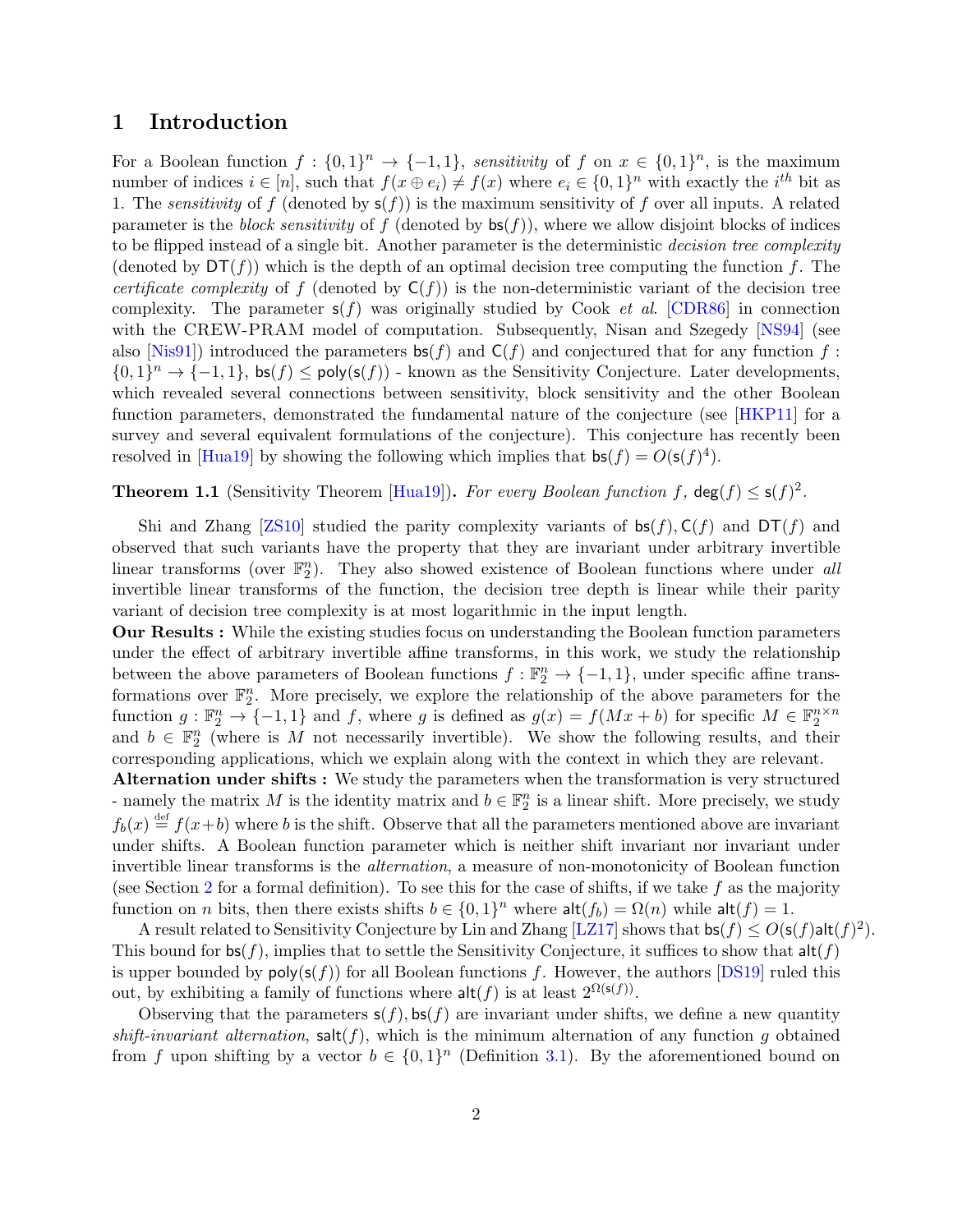bs(f) of [LZ17], it is easy to observe that  $bs(f) \leq O(s(f)_{sat}(f)^{2})$ . We also show that there exists a family of Boolean functions f with  $\mathsf{bs}(f) = \Omega(\mathsf{s}(f)\mathsf{salt}(f))$  (Proposition 3.5).

It is conceivable that  $\mathsf{salt}(f)$  is much smaller compared to  $\mathsf{alt}(f)$  for a Boolean function f and hence that salt(f) can potentially be upper bounded by  $poly(s(f))$  thereby settling the Sensitivity Conjecture. However, we rule this out by showing the following stronger gap, about the same family of functions demonstrated in [DS19] (see also [GSW16]).

**Proposition 1.2.** There exists an explicit family of Boolean functions for which salt(f) is  $2^{\Omega(s(f))}$ .

Block Sensitivity under Affine Transformations : We now generalize our theme of study to the affine transforms over  $\mathbb{F}_2^n$ . In particular, we explore how to design affine transformations in such a way that block sensitivity of the original function  $(f)$  is upper bounded by the sensitivity of the new function (g). We use  $bs(f, a)$  to denote the number of sensitive blocks of f on the input a.

**Lemma 1.3.** For any  $f : \mathbb{F}_2^n \to \{-1,1\}$  and  $a \in \{0,1\}^n$ , there exists an affine transform  $A : \mathbb{F}_2^n \to$  $\mathbb{F}_2^n$  such that for  $g(x) = f(A(x)),$ 

(a)  $\mathsf{bs}(f,a) \leq \mathsf{s}(g,0^n)$ , and

(b)  $g(x) = f((x_{i_1}, x_{i_2}, \ldots, x_{i_n}) \oplus a)$  where  $i_1, \ldots, i_n \in [n]$  are not necessarily distinct.

The above transformation is used in Nisan and Szegedy (see Lemma 7 of [NS94]) to show that  $\mathsf{bs}(f) \leq 2\mathsf{deg}(f)^2$ . Here,  $\mathsf{deg}(f)$  is the degree of the multilinear polynomial over reals that agrees with  $f$  on Boolean inputs. We show another application of Lemma  $1.3$  in the context of quantum communication complexity, a model for which was introduced by Yao [Yao93]. In this model, two parties Alice and Bob have to compute a function  $F: \{0,1\}^n \times \{0,1\}^n \to \{-1,1\},\$ where Alice is given an  $x \in \{0,1\}^n$  and Bob is given a  $y \in \{0,1\}^n$ . Both the parties have to come up with a quantum protocol where they communicate qubits via a quantum channel and compute f while minimizing the number of qubits exchanged (which is the *cost* of the quantum protocol) in the process. In this model, we allow protocols to have prior entanglement. We define  $Q_{1/3}^*(F)$  as the minimum cost quantum protocol computing F with prior entanglement. For more details on this model, see [Raz03]. The corresponding analog in the classical setting is the bounded error randomized communication model where the parties communicate with 0, 1 bits and share an unbiased random source. We define  $R_{1/3}(F)$  as the minimum cost randomized protocol computing F with error at most 1/3. It can be shown that  $Q_{1/3}^*(F) \leq R_{1/3}(F) \leq D(F)$ .

One of the fundamental goals in quantum communication complexity is to see if there are functions where their randomized communication complexity is significantly larger than their quantum communication complexity. It has been the conjectured by Shi and Zhu [SZ09] that this is not the case in general (which they called the Log-Equivalence Conjecture). In this work, we are interested in the case when  $F(x, y)$  is of the form  $f(x \wedge y)$  where  $f: \{0, 1\}^n \to \{-1, 1\}$  and  $x \wedge y$  is the string obtained by bitwise AND of  $x$  and  $y$ .

Question 1.4. For  $f : \{0,1\}^n \to \{-1,1\}$ , let  $F : \{0,1\}^n \times \{0,1\}^n \to \{-1,1\}$  be defined as  $F(x,y) = f(x \wedge y)$ . Is it true that for any such F,  $D(F) \le \text{poly}(Q_{1/3}^*(F))$ ?

Since  $\mathsf{R}_{1/3}(F) \le \mathsf{D}(F)$ , answering the above question in positive would show that the classical randomized communication model is as powerful as the quantum communication model for the class of functions  $F(x, y) = f(x \wedge y)$ . This question for such restricted F has also been proposed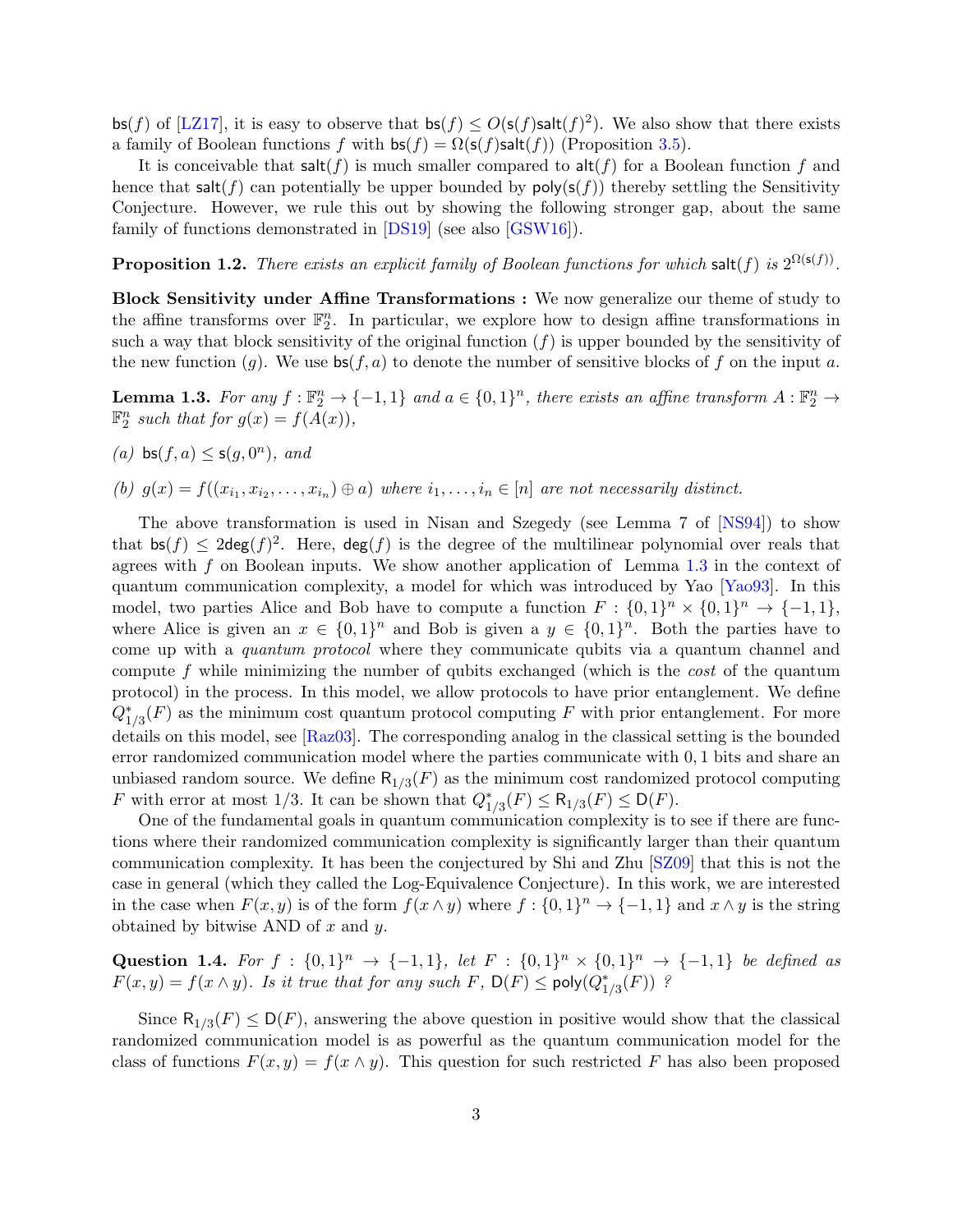by Klauck [Kla07] as a first step towards answering the general question (see also [BdW01]). In this direction, Razborov [Raz03] showed that for the special case when f is symmetric,  $F(x, y) =$  $f(x \wedge y)$  satisfy  $\mathsf{D}(F) \leq O(Q_{1/3}^*(F)^2)$ . In the process, Razborov developed powerful techniques to obtain lower bounds on  $Q_{1/3}^*(F)$  which were subsequently generalized by Sherstov [She08], Shi and Zhu [SZ09]. Subsequently, in a slightly different direction, Sherstov [She10] showed that instead of computing  $F(x, y) = f(x \wedge y)$  alone, if we consider F to be the problem of computing both of  $F_1(x,y) = f(x \wedge y)$  and  $F_2(x,y) = f(x \vee y)$ , then  $\mathsf{D}(F) = O(Q_{1/3}^*(F)^{12})$  for all Boolean functions f where  $Q_{1/3}^*(F) = \max \left\{ Q_{1/3}^*(F_1), Q_{1/3}^*(F_2) \right\}$  and  $D(F) = \max \left\{ D(F_1), D(F_2) \right\}$ . Using Lemma 1.3, we build on the ideas of Sherstov [She10] and obtain a lower bound for  $Q_{1/3}^*(F)$  where  $F(x, y) =$  $F_1(x, y) = f(x \wedge y).$ 

**Theorem 1.5.** Let  $f: \{0,1\}^n \to \{-1,1\}$  and  $F(x,y) = f(x \wedge y)$ , then,

$$
Q^*_{1/3}(F) = \Omega\left(\sqrt{\mathsf{bs}(f,0^n)}\right).
$$

In this context, we make an important comparison<sup>1</sup> with a result of Sherstov  $[She10]$ . He proved that for  $F'(x, y) = f_b(x \wedge y)$ , where  $b \in \{0, 1\}^n$  is the input on which  $bs(f, x)$  is maximum,  $Q_{1/3}^*(F') = \Omega(\sqrt{\mathsf{bs}(f)}) \geq \Omega(\sqrt{\mathsf{bs}(f, 0^n)})$  (Corollary 4.5 of [She10]). Notice that F and F' differ by a linear shift of f with  $b$ <sup>2</sup>. Moreover,  $Q_{1/3}^*(F)$  can change drastically even under such (special) linear shifts of f. For example, consider  $f = \wedge_n$ . Since  $\mathsf{bs}(f)$  is maximized at  $1^n$ ,  $b = 1^n$ . Hence, the function F' is the disjointness function for which  $Q_{1/3}^*(F') = \Omega(\sqrt{n})$  [Raz03] whereas,  $Q_{1/3}^*(F) = O(1)$ . The same counterexample also shows that  $Q_{1/3}^*(F) = \Omega(\sqrt{\mathsf{bs}(f)})$  cannot hold for all  $f$  (see Remark 4.2). Since the lower bounds shown on quantum communication complexity are on different functions, Theorem 1.5 is incomparable with the result of Sherstov (Corollary 4.5 of  $[She10]$ ).

Using the above result, for a prime  $p$ , we show that if f has small degree when expressed as a polynomial over  $\mathbb{F}_p$  (denoted by  $\deg_p(f)$ ), the quantum communication complexity of F is large.

**Theorem 1.6.** Fix a prime p. Let  $f : \{0,1\}^n \to \{-1,1\}$  where f depends on all the variables. Let  $F(x,y) = f(x \wedge y)$ . For any  $0 < \epsilon < 1$  such that  $\deg_p(f) \leq (1 - \epsilon) \log n$ , we have

$$
Q_{1/3}^*(F) = \Omega\left(\frac{n^{\epsilon/2}}{\log n}\right).
$$

Observe that, though Theorem 1.5 does not answer Question 1.4 in positive for all functions, we could show a class of Boolean function for which  $D(F)$  and  $Q_{1/3}^*(F)$  are polynomially related. More specifically, we show this for the set of all Boolean functions  $f$  such that there exists two distinct primes  $p, q$  with  $\deg_p(f)$  and  $\deg_q(f)$  are sufficiently far apart (Theorem 1.7).

**Theorem 1.7.** Let  $f: \{0,1\}^n \to \{-1,1\}$  with  $F(x,y) = f(x \wedge y)$ . Fix  $0 < \epsilon < 1$ . If there exists distinct primes p, q such that  $\deg_q(f) = \Omega(\deg_p(f)^{\frac{2}{1-\epsilon}})$ , then  $\mathsf{D}(F) = O(Q_{1/3}^*(F)^{2/\epsilon})$ .

<sup>&</sup>lt;sup>1</sup>Recently, it was noticed that Theorem 1.5 had already appeared in arXiv version 1 of  $[She09]$  but did not appear in later versions.

<sup>&</sup>lt;sup>2</sup>More importantly, this b in Corollary 4.5 of  $[\text{She10}]$  cannot be fixed to 0<sup>n</sup> for all Boolean functions to conclude Theorem 1.5. See Section A for details.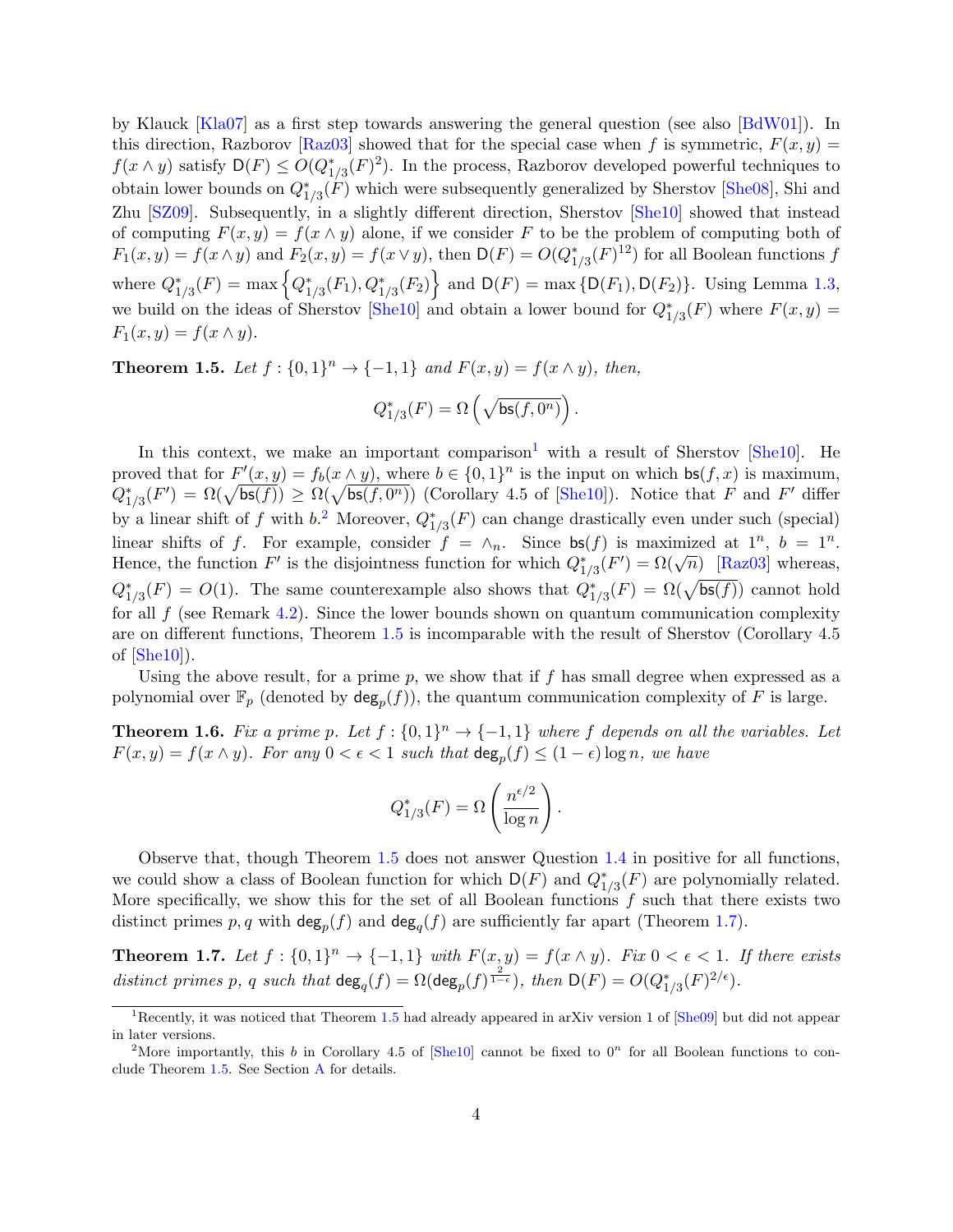By the result of Gopalan *et al.* (Theorem 1.2, [GLS09]), any Boolean function f with  $\deg_p(f)$  =  $o(\log n)$  must have  $\deg_q(f) = \Omega(n^{1-o(1)})$  thereby satisfying the condition of Theorem 1.7. Hence for all such functions, Theorem 1.7 answers Question 1.4 in positive. Observe that the same can also be derived from Theorem 1.6.

Alternation under Linear Transforms : We now restrict our study to linear transforms. Again, in this context, the aim is to design special linear transforms for the parameters of interest. In particular, in this case, we show linear transforms for which we can upper bound the alternation of the original function in terms of the sensitivity of the resulting function. More precisely, we prove the following lemma:

**Lemma 1.8.** For any  $f : \mathbb{F}_2^n \to \{-1,1\}$ , there exists an invertible linear transform  $L : \mathbb{F}_2^n \to \mathbb{F}_2^n$ such that for  $g(x) = f(L(x)),$ 

$$
\mathsf{alt}(f) \le 2\mathsf{s}(g) + 1.
$$

We show an application of the above result in the context of the parameter sensitivity. Nisan and Szegedy [NS94] showed that for any Boolean function  $f$ ,  $\mathsf{s}(f) \leq 2\mathsf{deg}(f)^2$ . However, the situation is quite different for  $deg_2(f)$  - noticing that for f being parity on n variables,  $deg_2(f) = 1$  and  $s(f) = n$  - the gap can even be unbounded. Though parity may appear as a corner case, there are other functions like the Boolean inner product function<sup>3</sup>  $IP_n$  whose  $\mathbb{F}_2$ -degree is constant while sensitivity is  $\Omega(n)$  thereby ruling out the possibility that  $s(f) \leq deg_2(f)^2$ . It is known that if f is not the parity on n variables (or its negation),  $\deg_2(f) \leq \log$  sparsity(f) [BC99, GOS<sup>+</sup>11]. Hence, as a structural question about the two parameters, we ask : for  $f$  other than the parity function, is it true that  $\mathsf{s}(f) \le \text{poly}(\log \mathsf{sparsity}(f))$ .<sup>4</sup> In fact, the Sensitivity Theorem (Theorem 1.1) by [Hua19] implies that for every Boolean function f,  $\log$  sparsity $(f) = O(s(f)^2)$ . Hence, if we could answer our question in affirmative, it would imply that  $s(f)$  and log sparsity(f) are polynomially related. We use Lemma 1.8, which is in the theme of studying alternation and sensitivity in the context of linear transformations, to show that this is not the case, by exhibiting a family of functions where the gap is exponential.

**Theorem 1.9.** There exists a family of functions  $\{g_k | k \in \mathbb{N}\}\$  such that

$$
\mathsf{s}(g_k) \ge \frac{\sqrt{\mathsf{sparsity}(g_k)}}{2} - 1.
$$

This family of Boolean functions also rules out a potential approach to settle the XOR Log-Rank conjecture via the recently settled Sensitivity conjecture [Hua19]. We elaborate on this approach and how our function family rules it out in Section 5.

#### 2 Preliminaries

In this section, we define the notations used. Define  $[n] = \{1, 2, ..., n\}$ . For  $S \subseteq [n]$ , define  $e_S \in \{0,1\}^n$  to be the indicator vector of the set S. For  $x, y \in \{0,1\}^n$ , we denote  $x \wedge y$  (resp.  $x \oplus y$ )  $\in \{0,1\}^n$  as the string obtained by bitwise AND (resp. XOR) of x and y. We use  $x_i$  to denote the  $i^{th}$  bit of x.

 ${}^{3}$ IP<sub>n</sub> $(x_1, x_2, \ldots, x_n, y_1, y_2, \ldots, y_n) = \sum_i x_i y_i \mod 2$ 

<sup>&</sup>lt;sup>4</sup>Observe that functions like IP<sub>n</sub> though have low  $\mathbb{F}_2$ -degree similar to parity however have high sparsity and hence does not rule this out.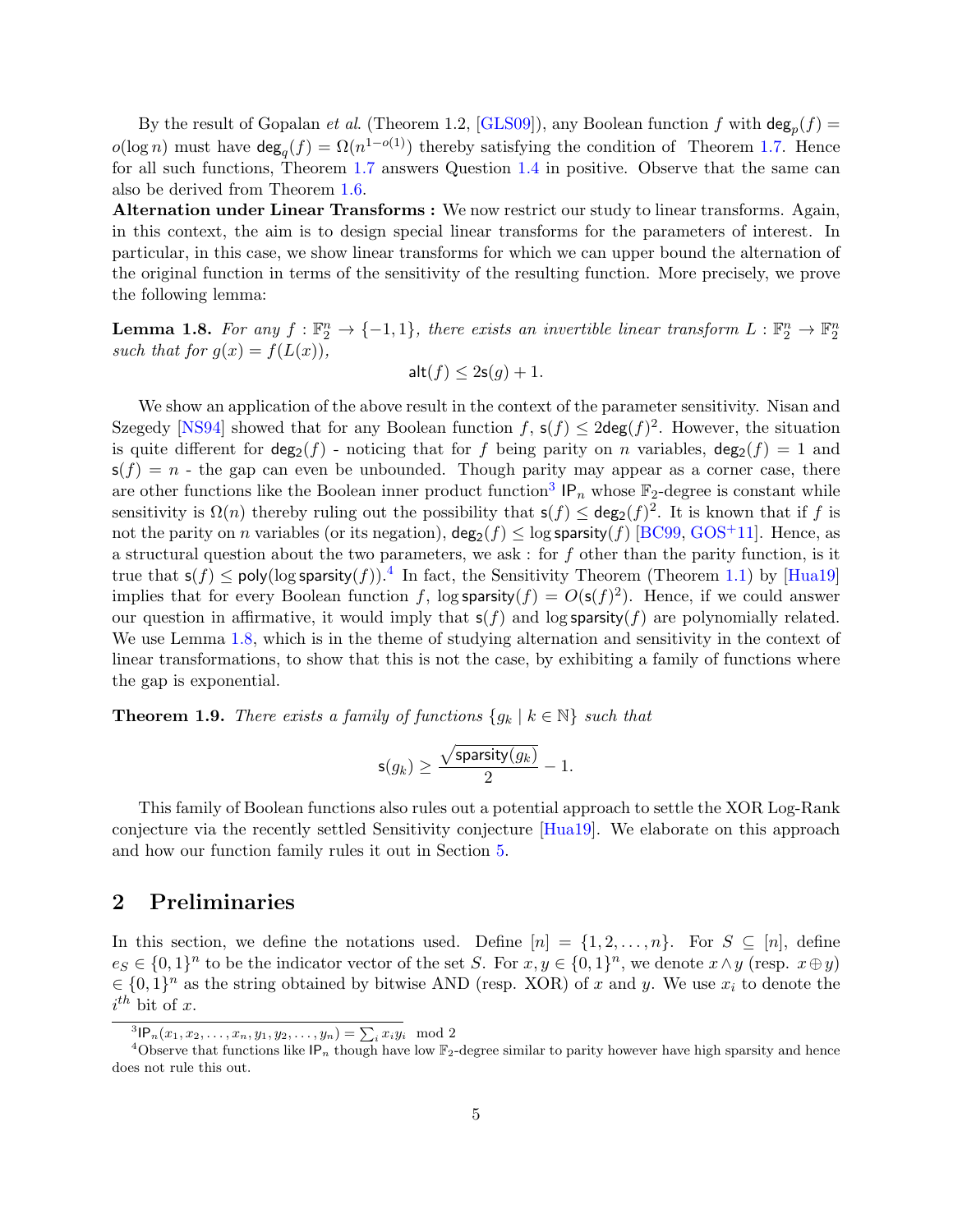We now define the Boolean function parameters we use. Let  $f: \{0,1\}^n \to \{-1,1\}$  and  $a \in$  $\{0,1\}^n$ , we define, 1) the *sensitivity* of f on a as  $s(f,a) = |\{i \mid f(a \oplus e_i) \neq f(a), i \in [n]\}|$ , 2) the block sensitivity of f on a,  $\mathsf{bs}(f, a)$  to be the maximum number of disjoint blocks  $\{B_i \mid B_i \subseteq [n]\}$ such that  $f(a \oplus e_{B_i}) \neq f(a)$  and 3) the *certificate complexity* of f on a,  $\mathsf{C}(f, a)$  to be the size of the smallest set  $S \subseteq [n]$  such that fixing f according to a on the location indexed by S causes the function to become constant. For  $\phi \in \{\text{s, bs}, \text{C}\}\$ , we define  $\phi(f) = \max_{a \in \{0,1\}^n} \phi(f, a)$  and are respectively called the sensitivity, the block sensitivity and the certificate complexity of  $f$ . By definition, the three parameters are shift invariant, by which we mean  $\forall b \in \{0,1\}^n$ ,  $\phi(f_b) = \phi(f)$ for  $\phi \in \{\mathsf{s},\mathsf{bs},\mathsf{C}\}$  where  $f_b(x) \stackrel{\text{def}}{=} f(x \oplus b)$ . Also, it can be shown that  $\mathsf{s}(f) \leq \mathsf{bs}(f) \leq \mathsf{C}(f)$ .

For  $x, y \in \{0, 1\}^n$ , define  $x \prec y$  if  $\forall i \in [n]$ ,  $x_i \leq y_i$ . We define a *chain*  $C$  on  $\{0, 1\}^n$  as  $(0^n = x^{(0)}, x^{(1)}, \ldots, x^{(n-1)}, x^{(n)} = 1^n)$  such that for all  $i \in [n], x^{(i)} \in \{0, 1\}^n$  and  $x^{(i-1)} \prec x^{(i)}$ . We define *alternation* of f for a chain C, denoted  $\text{alt}(f, C)$  as the number of times the value of f changes in the chain. We define alternation of a function  $\mathsf{alt}(f)$  as max  $_{\text{chain } C}$  alt $(f, C)$ .

Every Boolean function f can be expressed uniquely as a multilinear polynomial  $p(x)$  in  $\mathbb{F}[x_1,\ldots,x_n]$  over any field  $\mathbb F$  such that  $p(x) = f(x) \,\forall x \in \{0,1\}^n$ . Fix a prime p. We denote  $\deg(f)$  (resp.  $\deg_p(f)$ ) to be the degree of the multilinear polynomial computing  $f$  over reals (resp.  $\mathbb{F}_p$ ). We define  $DT(f)$  as the depth of an optimal decision tree computing f. It is known that for all Boolean functions  $f$ ,  $\deg_p(f) \leq \deg(f) \leq \mathsf{DT}(f) \leq \mathsf{bs}(f)^3$ .

Sparsity of a Boolean function  $f: \{0,1\}^n \to \{-1,1\}$  (denoted by sparsity(f)) is the number of non-zero Fourier coefficients in the Fourier representation of f. For more details on this parameter, see [O'D14]. For more details on  $DT(f)$  and other related parameters, see the survey by Buhrman, de Wolf [BdW02] and Hatami et al. [HKP11].

We consider the two party classical communication model. Given a function  $f: \{0,1\}^n \times$  $\{0,1\}^n \to \{-1,1\}$ , Alice is given an  $x \in \{0,1\}^n$  and Bob is given  $y \in \{0,1\}^n$ . They can communicate with each other and their aim is to compute  $f(x, y)$  while communicating minimum number of bits. We call the procedure employed by Alice and Bob to computing  $f$  as the protocol. We define  $D(f)$  as the minimum cost of a deterministic protocol computing f. For functions of the form  $F(x, y) = f(x \wedge y)$ , it is known that  $D(F) \leq 2DT(f)$  [MO09]. For more details on communication complexity of Boolean functions, refer [KN06].

### 3 Warm up: Alternation under Shifts

In this section, as a warm-up, we study sensitivity and alternation under linear shifts (when the matrix M is the identity matrix). We introduce a parameter, shift-invariant alternation (salt). We then show the existence of Boolean functions whose shift-invariant alternation is exponential in its sensitivity (see Proposition 1.2) thereby ruling out the possibility that salt( $f$ ) can be upper bounded by a polynomial in  $s(f)$  for all Boolean functions f.

Recall from the introduction that the parameters s, bs and C are shift invariant while alt is not. To see that alt is not shift-invariant, for an even number  $n$ , consider the Boolean function defined as  $\text{Maj}_n(x) = 1 \iff \sum_i x_i > n/2$ . For an even n, define  $\text{ShiftMaj}_n(x) = \text{Maj}_n(x \oplus 1^{n/2}0^{n/2})$ . It is possible to exhibit a chain  $\sigma$  such that  $\mathsf{alt}(\mathsf{ShiftMaj}_n, \sigma) = n$ , while  $\mathsf{alt}(\mathsf{ShiftMaj}_n(x \oplus 1^{n/2}0^{n/2})) =$  $\mathsf{alt}(\mathsf{Maj}_n) = 1.$ 

We define a variant of alternation which is invariant under shifts.

**Definition 3.1 (Shift-invariant Alternation).** For  $f: \{0,1\}^n \rightarrow \{-1,1\}$ , the *shift-invariant* alternation (denoted by  $\textsf{salt}(f)$ ) is defined as  $\min_{b \in \{0,1\}^n} \textsf{alt}(f_b)$ .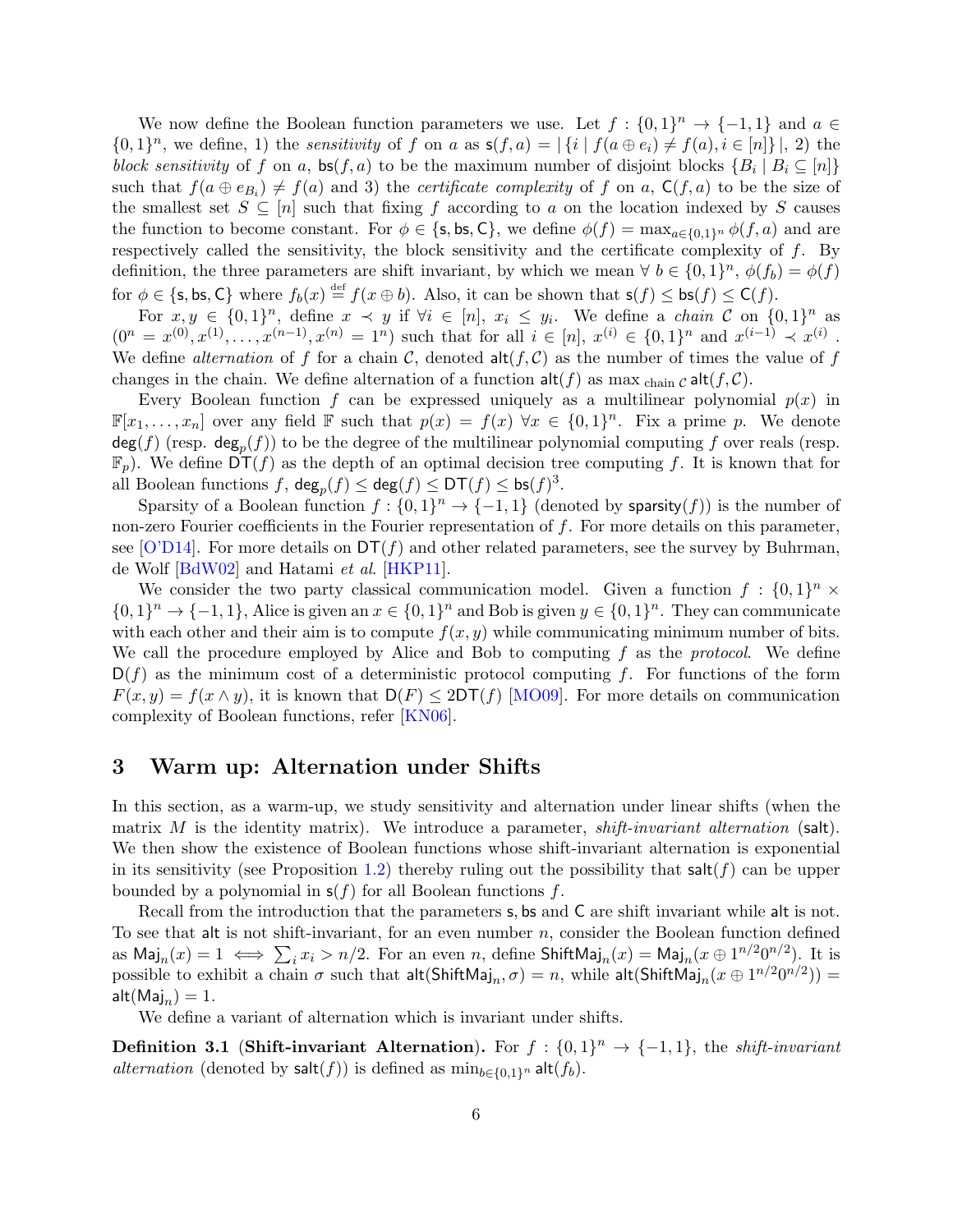We remark that  $\mathsf{salt}(\mathsf{ShiftMaj}_n) = 1$ . Hence the gap between measures alt and salt can be unbounded.

**A family of functions with salt** $(f) = \Omega(2^{s(f)})$ : We now exhibit a family of functions F where for all  $f \in \mathcal{F}$ , salt $(f) \geq 2^{\mathsf{s}(f)}$  thereby ruling out the possibility that salt $(f)$  can be upper bounded by a polynomial in  $s(f)$ . The family F is the same class of Boolean functions for which alternation is at least exponential in sensitivity due to [DS19].

Definition 3.2 (Definition 1 from [DS19]. See also Proof of Lemma A.1 of [GSW16]). Consider the family defined as follows.

$$
\mathcal{F} = \left\{ f_k \mid f_k : \{0, 1\}^{2^k - 1} \to \{-1, 1\}, k \in \mathbb{N} \right\}
$$

The Boolean function  $f_k$  is computed by a decision tree which is a full binary tree of depth k with  $2<sup>k</sup>$  leaves. A leaf node is labeled as 0 (resp. 1) if it is the left (resp. right) child of its parent. All the nodes (except the leaves) are labeled by a distinct variable.

We remark that Gopalan *et al.* [GSW16] demonstrates an exponential lower bound on tree sensitivity (introduced by them as a generalization of the parameter sensitivity) in terms of decision tree depth for the same family of functions in Definition 3.2. We remark that, in general, lower bound on tree sensitivity need not implies a lower bound on alternation. For instance, if we consider the Majority function  $\text{Maj}_n$ , the tree sensitivity can be shown to be  $\Omega(n)$  while alternation is 1.

The authors [DS19] have shown that for any  $f \in \mathcal{F}$ , there exists of a chain of large alternation in f. However, this is not sufficient to argue existence of a chain of large alternation under *every* linear shift. We now proceed to prove an exponential lower bound on salt(f) in terms of  $s(f)$  for all  $f \in \mathcal{F}$ .

**Proposition 1.2.** For  $f_k \in \mathcal{F}$ ,  $\mathsf{salt}(f_k) \geq 2^{\Omega(\mathsf{s}(f_k))}$ .

*Proof.* We show<sup>5</sup> that for  $f_k \in \mathcal{F}$  and  $n = 2^k - 1$ , for all  $c \in \{0, 1\}^n$ ,  $\mathsf{alt}(f_k(x \oplus c)) \geq 2^{k-2}$ . Since  $s(f_k) \leq k$  by construction of  $f_k$ , the result follows.

Proof is by induction on k. For  $k = 2$ , f is a function on 3 variables and it can be verified that for all  $c \in \{-1,1\}^3$ ,  $\mathsf{alt}(f(x \oplus c)) \geq 1$ . Now consider an  $f_{k+1} \in \mathcal{F}$  computed by a decision tree T with the variable  $x_t$  as its root. Let  $h_1$  and  $h_2$  be the left and right subtrees of  $x_t$  in T. Note that  $h_1(z')$  and  $h_2(z'')$  depends on  $n = 2^k - 1$  variables and belongs to F by construction. Hence, by induction, for all  $c \in \{-1,1\}^n$ ,  $\mathsf{alt}(h_1(z' \oplus c))$  and  $\mathsf{alt}(h_2(z'' \oplus c))$  is at least  $2^{k-2}$ . For  $m = 2^{k+1} - 1$ , consider any  $c = (c', b, c'') \in \{-1, 1\}^m$  where  $c', c'' \in \{0, 1\}^n$  and  $b \in \{-1, 1\}$ . Since  $h_1$  and  $h_2$  are variable disjoint,  $\mathsf{alt}(f(x\oplus c)) \geq \mathsf{alt}(h_1(z'\oplus c')) + \mathsf{alt}(h_2(z''\oplus c'')) \geq 2^{k-2} + 2^{k-2} = 2^{k-1}$  completing the induction.  $\Box$ 

A family of functions with  $bs(f) = \Omega(s(f)_{sat}(f))$ : Lin and Zhang [LZ17] showed that for any Boolean function  $f: \{0,1\}^n \to \{-1,1\},\$ 

$$
\mathsf{bs}(f) = O(\mathsf{alt}(f)^2 \mathsf{s}(f))\tag{1}
$$

The fact that the measures bs and s are invariant under shifts implies the following proposition.

**Proposition 3.3.** For any  $f: \{0,1\}^n \rightarrow \{-1,1\}$ ,  $\mathsf{bs}(f) \leq O(\mathsf{salt}(f)^2\mathsf{s}(f)).$ 

<sup>&</sup>lt;sup>5</sup>In this proof, for simplicity, we abuse the notation  $f_k(x \oplus c)$  to denote the function obtained by shifting  $f_k$  by c.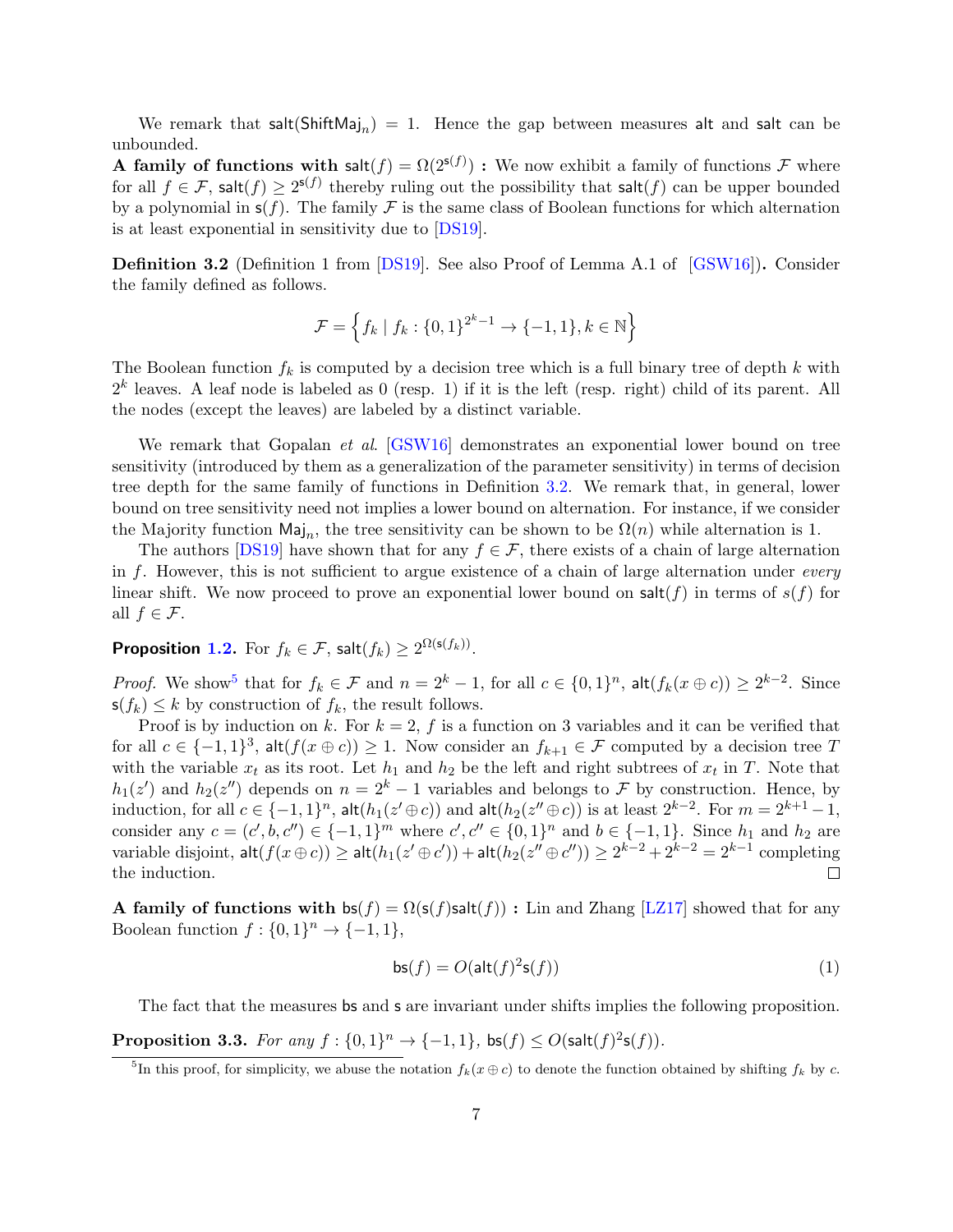*Proof.* For any  $b \in \{0,1\}^n$ , recall that  $f_b(x)$  is defined to be  $f(x \oplus b)$ . Applying Eq. (1) to  $f_b$ , we get that  $\mathsf{bs}(f_b) = O(\mathsf{alt}(f)^2 \mathsf{s}(f_b))$ . Since, bs and s are invariant under shifts, for any b,  $\mathsf{bs}(f) = \mathsf{bs}(f_b) = O(\mathsf{alt}(f_b)^2 \mathsf{s}(f_b)) = O(\mathsf{alt}(f_b)^2 \mathsf{s}(f)).$  Choosing b to be a shift that minimizes the alternation of  $f_b$  completes the proof.  $\Box$ 

We now exhibit a family of functions for which  $\mathsf{bs}(f)$  is at least  $\frac{\mathsf{s}(f) \cdot \mathsf{salt}(f)}{4}$ .

Before proceeding, we show a tight composition result for alternation of Boolean functions when composed with  $OR_k$  (which is the k bit Boolean OR function).

For functions  $f_1, \ldots, f_k$  where each  $f_i : \{0,1\}^n \to \{-1,1\}$ , define the function  $OR_k \circ \overline{f}$ :  ${-1, 1}^{nk} \rightarrow {-1, 1}$  as  $\vee_{i=1}^{k} f_i(x^{(i)})$  where for each  $i \in [k]$ ,  $x^{(i)} = (x_1^{(i)})$  $\binom{i}{1}, \ldots, x_n^{(i)} \in \{0, 1\}^n$  is input to the function  $f_i$ .

**Lemma 3.4.** Consider k Boolean functions  $f_1, \ldots, f_k$  where each  $f_i : \{0,1\}^n \to \{-1,1\}$  satisfy,  $f_i(0^n) = f_i(1^n) = 0$ . Then,

$$
\mathsf{alt}(OR_k \circ \overline{f}) = \sum_{i=1}^k \mathsf{alt}(f_i).
$$

*Proof.* Let  $f = OR_k \circ \overline{f}$  and  $\overline{C}$  be a chain in  $\{-1,1\}^{nk}$  for which  $\mathsf{alt}(f, \mathcal{C})$  is maximized. Without loss of generality, let all the functions be non-constant. Let  $\mathcal{C}_i$  be the chain in  $\{0,1\}^n$  obtained by restricting  $C$  to variables  $x_1^{(i)}$  $x_1^{(i)}, \ldots, x_n^{(i)}$  of  $f_i$ . Observe that if f changes it value, it must be that at least one of the  $f_i$ 's have changed their evaluation along the chain  $\mathcal{C}$ . Since the functions are variable disjoint, such a change must be witnessed in the chain  $C_i$  for some i. Hence

$$
\mathsf{alt}(f) = \mathsf{alt}(f, \mathcal{C}) \le \sum_{i=1}^k \mathsf{alt}(f_i, \mathcal{C}_i) \le \sum_{i=1}^k \mathsf{alt}(f_i)
$$

To show that  $\mathsf{alt}(f) \geq \sum_{i=1}^k \mathsf{alt}(f_i)$ , we exhibit a chain  $\mathcal C$  in  $\{-1,1\}^{nk}$  of alternation  $\sum_{i=1}^k \mathsf{alt}(f_i)$ . Let  $C_i = (0^n = z^{(i0)} \prec z^{(i1)} \prec z^{(i2)} \prec \ldots \prec z^{(in)} = 1^n)$  be a chain in  $\{0,1\}^n$  for which  $f_i$  achieves maximum alternation. We construct a chain  $\mathcal C$  by "gluing" together these  $k$  chains. More precisely, let C by the chain such that for all  $i \in [k]$ , when restricted to the variables  $x_1^{(i)}$  $x_1^{(i)}, \ldots, x_n^{(i)}$ , we get a chain given by,

$$
\overbrace{0^n \prec \ldots \prec 0^n}^{n(i-1) \text{ times}} \prec z^{(i0)} \prec z^{(i1)} \prec z^{(i2)} \prec \ldots \prec z^{(in)} \prec \overbrace{1^n \prec \ldots \prec 1^n}^{n(k-i) \text{ times}}
$$

By construction of C, since  $f_j(0^n) = f_j(1^n) = 0$  for all  $j \in [k]$ , at any input of the chain C, there is exactly one  $f_i$  that causes  $f$  to alternate. Hence,

$$
\mathsf{alt}(f,\mathcal{C}) \ge \sum_{i=1}^k \mathsf{alt}(f_i,\mathcal{C}_i) = \sum_{i=1}^k \mathsf{alt}(f_i)
$$

 $\Box$ 

**Proposition 3.5.** There exists a family of Boolean functions for which  $bs(f) \ge \frac{s(f) \cdot salt(f)}{4}$  $\frac{\sin(J)}{4}$ .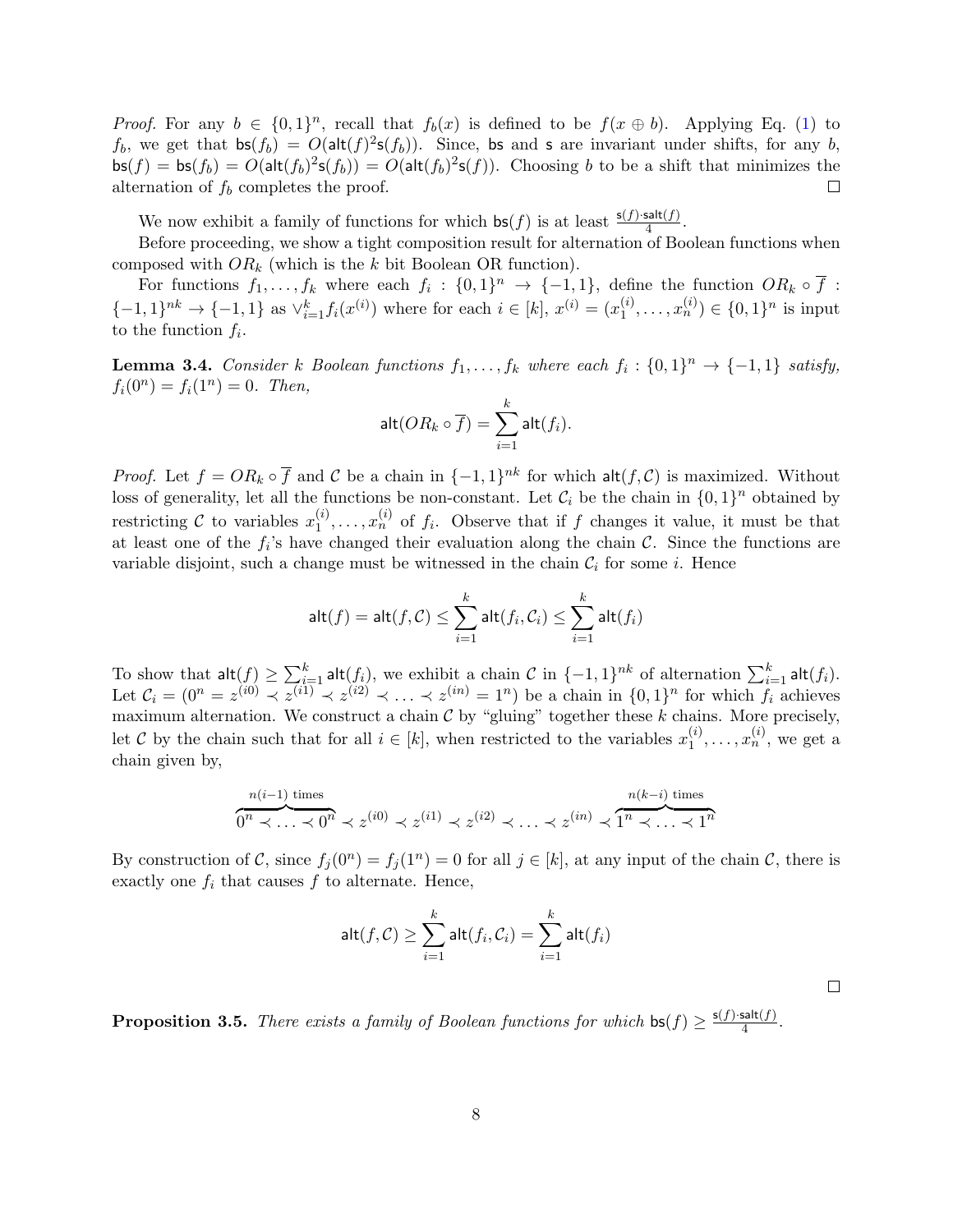*Proof.* We consider the Rubinstein's function  $f_R: \{0,1\}^{n^2} \to \{0,1\}$  [Rub95] where the input is treated as  $n \times n$  matrix which evaluates to 1 iff there is a row with two consecutive ones starting at the odd position and rest of the entries being zero. Alternatively, we can view  $f_R$  as  $OR_n \circ h$ with  $h: \{0,1\}^n \to \{-1,1\}$  where  $h(a) = 1$  iff there are two consecutive ones starting at the odd position with rest of the entries as zero in  $a \in \{0,1\}^n$ . It can be verified that  $\mathsf{alt}(h) = 2$ . Since  $h(0^n) = h(1^n) = 0$ , applying Lemma 3.4 with  $f_i = h$  for all  $i \in [n]$ , we get that  $\mathsf{alt}(f_R) =$  $\mathsf{alt}(h) \cdot n = 2n$ . It is known that  $\mathsf{bs}(f_R) \geq \frac{n^2}{2}$  while  $\mathsf{s}(f_R) \leq n$  [Rub95], thereby showing that  $\mathsf{bs}(f_R) \geq \frac{\mathsf{s}(f_R) \cdot \mathsf{alt}(f_R)}{4} \geq \frac{\mathsf{s}(f_R) \cdot \mathsf{salt}(f_R)}{4}$  $\frac{\text{sat}(|R|)}{4}$ .  $\Box$ 

We remark that the above bound is stronger than what is needed in the context because,  $\mathsf{bs}(f_R) \geq \frac{\mathsf{s}(f_R) \cdot \mathsf{alt}(f_R)}{4}$  $\frac{\mathsf{dil}(JR)}{4}$ .

**Lower bounding salt :** By definition,  $\text{salt}(f) \leq \text{alt}(f)$  and in addition, we have seen a Boolean function f for which salt $(f) = 1$  while alt $(f) = \Omega(n)$ . This makes alt $(f)$  particularly unsuitable in obtaining lower bounds on  $\text{salt}(f)$ . We define a modified variant of the measure alternation called as subcube alternation and show that this new measure is always a lower bound on  $\text{salt}(f)$ .

To define this variant, we define the following notion of restrictions. For any  $S \subseteq [n]$ , define  $f|_S$ as the function f defined on the domain  $\{x|x \leq e_S\}$  and  $f|_{\overline{S}}(x)$  as  $f(x \oplus e_S)$  for  $\{x|x \geq e_S\}$ .

**Definition 3.6** (Subcube alternation). For a Boolean function  $f$ , define the subcube alternation scalt of  $f$  as scalt $(f) = \min_{B \subseteq [n]} (\mathsf{alt}(f|_B) + \mathsf{alt}(f|_{\overline{B}})).$ 

More precisely (in Lemma 3.8), we show that  $\forall f$ , salt $(f) \geq$  scalt $(f)$ . In arguing the same, we use the following claim which gives an exact expression for maximum alternation of a shifted functions over all chains that contain the shift.

**Lemma 3.7.** For  $f : \{0,1\}^n \to \{-1,1\}$  and any  $B \subseteq [n]$ , and let  $\mathcal{C}_B$  be the collection of maximal chains containing  $e_B$ . Then,

$$
\max_{\sigma \in \mathcal{C}_B} \mathsf{alt}(f(x \oplus e_B), \sigma) = \mathsf{alt}(f|_B) + \mathsf{alt}(f|_{\overline{B}}).
$$

*Proof.* Let  $g(x) = f(x \oplus e_B)$ . Denote by  $\overline{x}$  the bitwise complement of x. We claim that,

$$
\forall x: x \le e_B, \ g(x) = f|_B(\overline{x}) \tag{2}
$$

$$
\forall x: x \ge e_B, \ g(x) = f|_{\overline{B}}(x) \tag{3}
$$

Fig. 1 illustrates the subcubes of interest in the original function and how they change for the function under shift. Now for any chain  $\sigma$  containing  $e_B$  in the Boolean hypercube,  $\text{alt}(g, \sigma) =$  $\mathsf{alt}(f|_B) + \mathsf{alt}(f_{\overline{B}}).$ 

To see Eq. (3) observe that for any  $x \ge e_B$ ,  $x = y \oplus e_B$  with  $y \le e_{\overline{B}}$ . Hence  $g(x) = f(y) = f|_{\overline{B}}(x)$ . For Eq. (2), since  $x \le e_B$ ,  $g(x) = f(x \oplus e_B) = f|_B(\overline{x})$  as restricted to B,  $x \oplus B$  complements x (with locations outside  $B$  set to 0).

Any maximal chain  $\sigma$  containing  $e_B$  must completely lie in the subcubes  $\{x \mid x \le e_B\}$  and  $\{x \mid x \ge e_B\}$ . Hence,  $\max_{\sigma \in C_B} \text{alt}(f(x \oplus e_B), \sigma) \le \text{alt}(f|_B) + \text{alt}(f|_{\overline{B}})$ . Also, any maximal chain in the subcubes mentioned can be combined in the natural way to get a maximal chain for the whole subcube which contains  $e_B$ . Hence  $\max_{\sigma \in C_B} \mathsf{alt}(f(x \oplus e_B), \sigma) \geq \mathsf{alt}(f|_B) + \mathsf{alt}(f|_{\overline{B}}).$ 

 $\Box$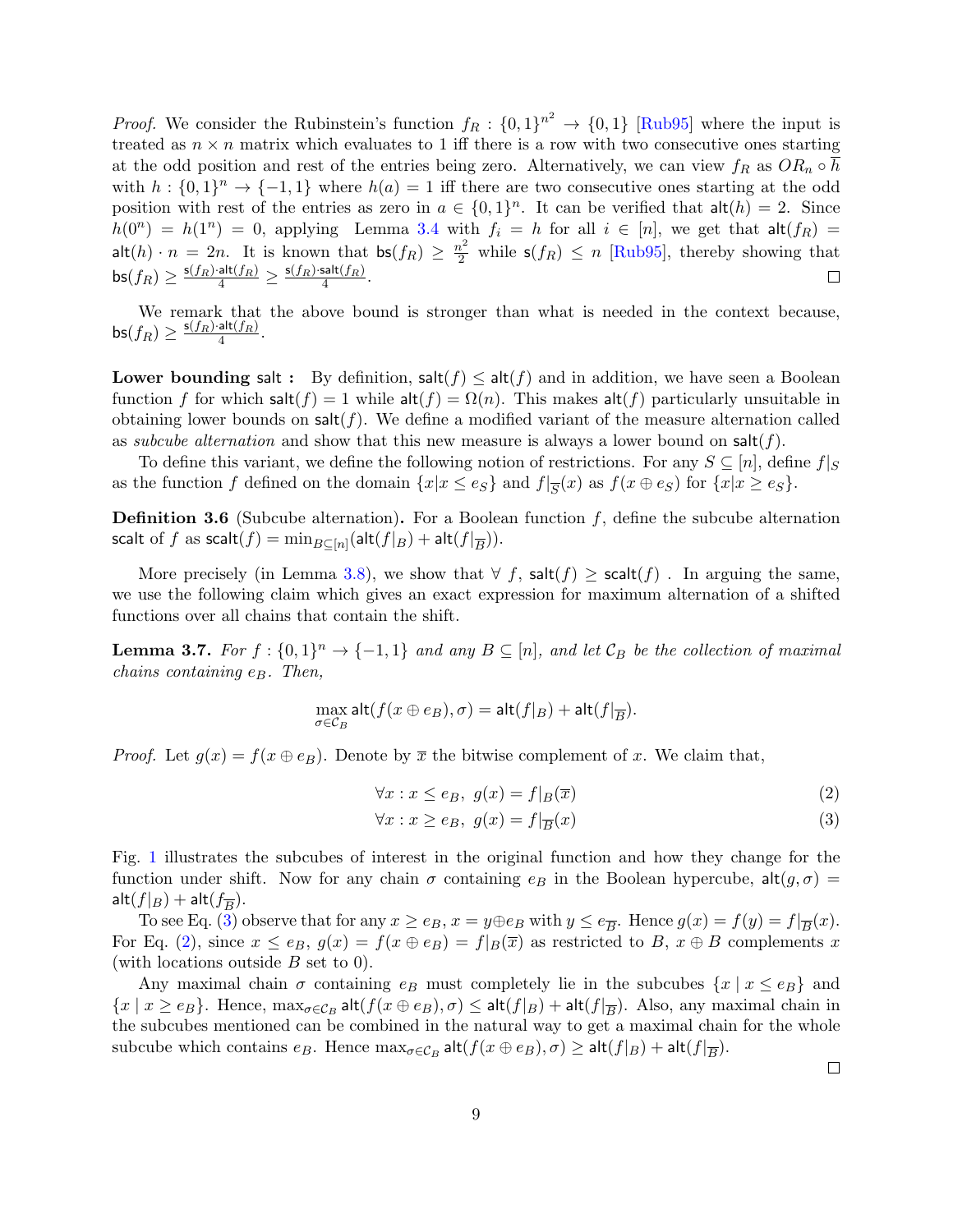

Figure 1: Boolean function  $f$  under shift

We can now conclude the lower bound on salt using Lemma 3.7.

**Lemma 3.8.** For any  $f: \{0,1\}^n \rightarrow \{-1,1\}$ , salt $(f) \geq \text{scal}(f)$ .

*Proof.* Let  $S \subseteq [n]$  be a shift for which  $\text{alt}(f(x \oplus S))$  is minimum and  $\mathcal{C}_S$  denotes the maximal chains containing  $e_S$ . Hence,

$$
salt(f) = alt(f(x \oplus es)) \ge \max_{\sigma \in C_S} alt(f(x \oplus es))
$$
\n(4)

Combining with Lemma 3.7, we have  $\textsf{salt}(f) \ge \textsf{alt}(f|_S) + \textsf{alt}(f|_{\overline{S}})$  which is at least  $\min_{B \subseteq [n]} (\textsf{alt}(f|_B) +$  $\mathsf{alt}(f|_{\overline{B}}))$ 

## 4 Affine Transforms : Lower Bounds on Quantum Communication Complexity

In this section, we study the affine transformation in its full generality applied to block sensitivity and sensitivity, and use it to prove Theorem 1.6 and Theorem 1.7 from the introduction. We achieve this using affine transforms as our tool (Section 4.1), by which we derive a new lower bound for  $Q_{1/3}^*(F)$  in terms of  $\mathsf{bs}(f, 0^n)$  (Section 4.2). Using this and a lower bound on  $bs(f, 0^n)$  (Proposition 4.4), we show that for any Boolean function f, and any prime p,  $Q_{1/3}^*(F) \geq \Omega$  $\left(\sqrt{\mathsf{DT}(f)}\right)$  $\mathsf{deg}_{p}(f)$  $\setminus$ . This immediately implies that if there is a p such that  $deg_p(f)$  is constant, then  $D(F) \leq 2DT(f) \leq O(Q_{1/3}^*(F)^2)$  thereby answering Question 1.4 in positive for such functions. We relax this requirement and show that if there exists distinct primes  $p$  and  $q$  for which  $\deg_p(f)$  and  $\deg_q(f)$  are not very close, then  $\mathsf{D}(F) \le \mathsf{poly}(Q_{1/3}^*(F))$  (Theorem 1.7).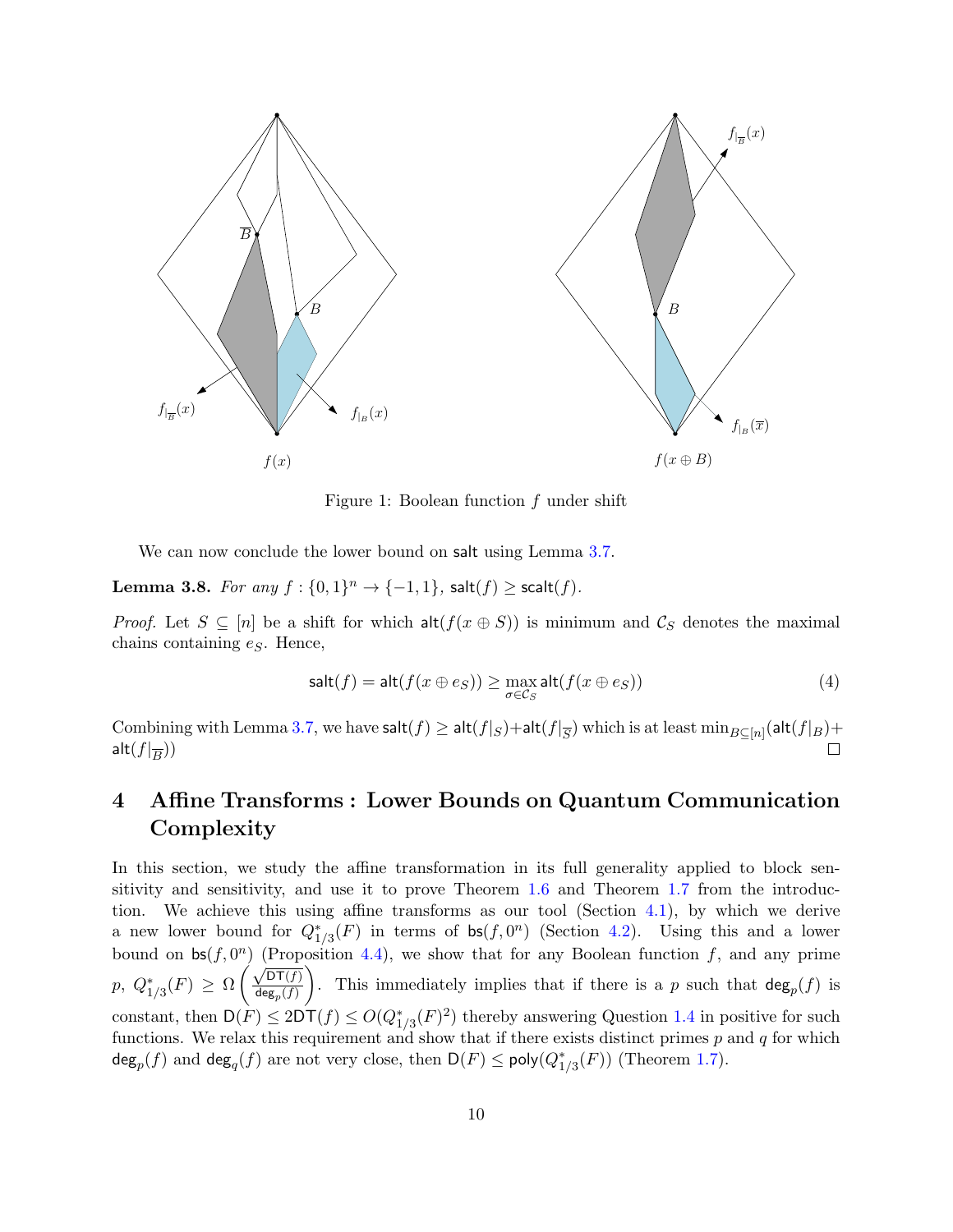#### 4.1 Upper Bound for Block Sensitivity via Affine Transforms

In this section, we describe our main tool. Given an  $f: \{0,1\}^n \to \{-1,1\}$  and any  $a \in \{0,1\}^n$ , we exhibit an affine transform  $A: \mathbb{F}_2^n \to \mathbb{F}_2^n$  such that for  $g(x) = f(Ax)$ ,  $\mathsf{bs}(f, a) \leq \mathsf{s}(g, 0^n)$ .

Before describing the affine transform, we note that a linear transform is already known to achieve a weaker bound of  $\mathsf{bs}(f) \le O(\mathsf{s}(g)^2)$  due to Sherstov [She10].

**Proposition 4.1** (Lemma 3.3 of [She10]). For any  $f : \mathbb{F}_2^n \to \{-1,1\}$ , there exists a linear transform  $L: \mathbb{F}_2^n \to \mathbb{F}_2^n$  such that for  $g(x) = f(Lx)$ ,  $\mathsf{bs}(f) = O(\mathsf{s}(g)^2)$ .

See Observation A.3 in Section A for an explicit description of the linear transform achieving the bounds in the above proposition.

Now we describe an affine transform which improves the bound on  $\mathsf{bs}(f)$  in the above proposition to linear in  $s(g)$ . This affine transform has already been used in Nisan and Szegedy (see Lemma 7 of  $[NS94]$ ) to show that  $\mathsf{bs}(f) \leq 2\mathsf{deg}(f)^2$ . Since the exact form of g is relevant in the subsequent arguments, we explicitly prove it here bringing out the structure of the affine transform that we require.

**Lemma 1.3.** For any  $f : \mathbb{F}_2^n \to \{-1,1\}$  and  $a \in \{0,1\}^n$ , there exists an affine transform  $A : \mathbb{F}_2^n \to \mathbb{F}_2^n$ such that for  $g(x) = f(A(x))$ ,

(a)  $\mathsf{bs}(f, a) \leq \mathsf{s}(g, 0^n)$ , and

(b)  $g(x) = f((x_{i_1}, x_{i_2}, \ldots, x_{i_n}) \oplus a)$  where  $i_1, \ldots, i_n \in [n]$  are not necessarily distinct.

*Proof.* Let  $\mathsf{bs}(f, a) = k$  and  $\{B_1, \ldots, B_k\}$  be the sensitive blocks on a. Since the blocks are disjoint,  ${B_i \mid i \in [k]}$  viewed as vectors over  $\mathbb{F}_2^n$  are linearly independent. Hence, there is a linear transform  $L: \mathbb{F}_2^n \to \mathbb{F}_2^n$  such that  $L(e_i) = B_i$  for  $i \in [k]$ . Define  $A(x) = L(x) \oplus a$ . For  $g(x) = f(A(x))$ ,

$$
\begin{array}{rcl} \mathsf{s}(g,0^n) & = & |\{i \mid g(0^n) \neq g(0^n \oplus e_i), i \in [n]\} \, | \\ & = & |\{i \mid f(a) \neq f(a \oplus L(e_i)), i \in [n]\} \, | = \mathsf{bs}(f,a) \end{array}
$$

which completes the proof of main statement and Item a. Item b holds as the sensitive blocks are disjoint.  $\Box$ 

#### 4.2 From Block Sensitivity Lower Bound at  $0<sup>n</sup>$  to Quantum Communication Lower Bounds

We now prove a lower bound for  $Q_{1/3}^*(F)$  in terms of  $\mathsf{bs}(f, 0^n)$ .

**Theorem 1.5.** Let  $f: \{0,1\}^n \to \{-1,1\}$  and  $F(x,y) = f(x \wedge y)$ , then,

$$
Q_{1/3}^*(F) = \Omega\left(\sqrt{\mathsf{bs}(f,0^n)}\right).
$$

Proof. We first state a weaker version of this result which follows from Theorem 4.2 of Sherstov [She10]. The result, which is based on a powerful method of proving quantum communication lower bounds due to Razborov [Raz03] and Klauck [Kla07], says that for a Boolean function  $g: \{0,1\}^n \to \{-1,1\}$  with  $G(x,y) = g(x \wedge y)$ , if there exists an  $z \in \{0,1\}^n$  such that  $z_i = 0$  for

<sup>&</sup>lt;sup>6</sup>For completeness of definition of L, for  $i \notin [k]$ , we define  $L(e_i) = 0^n$ .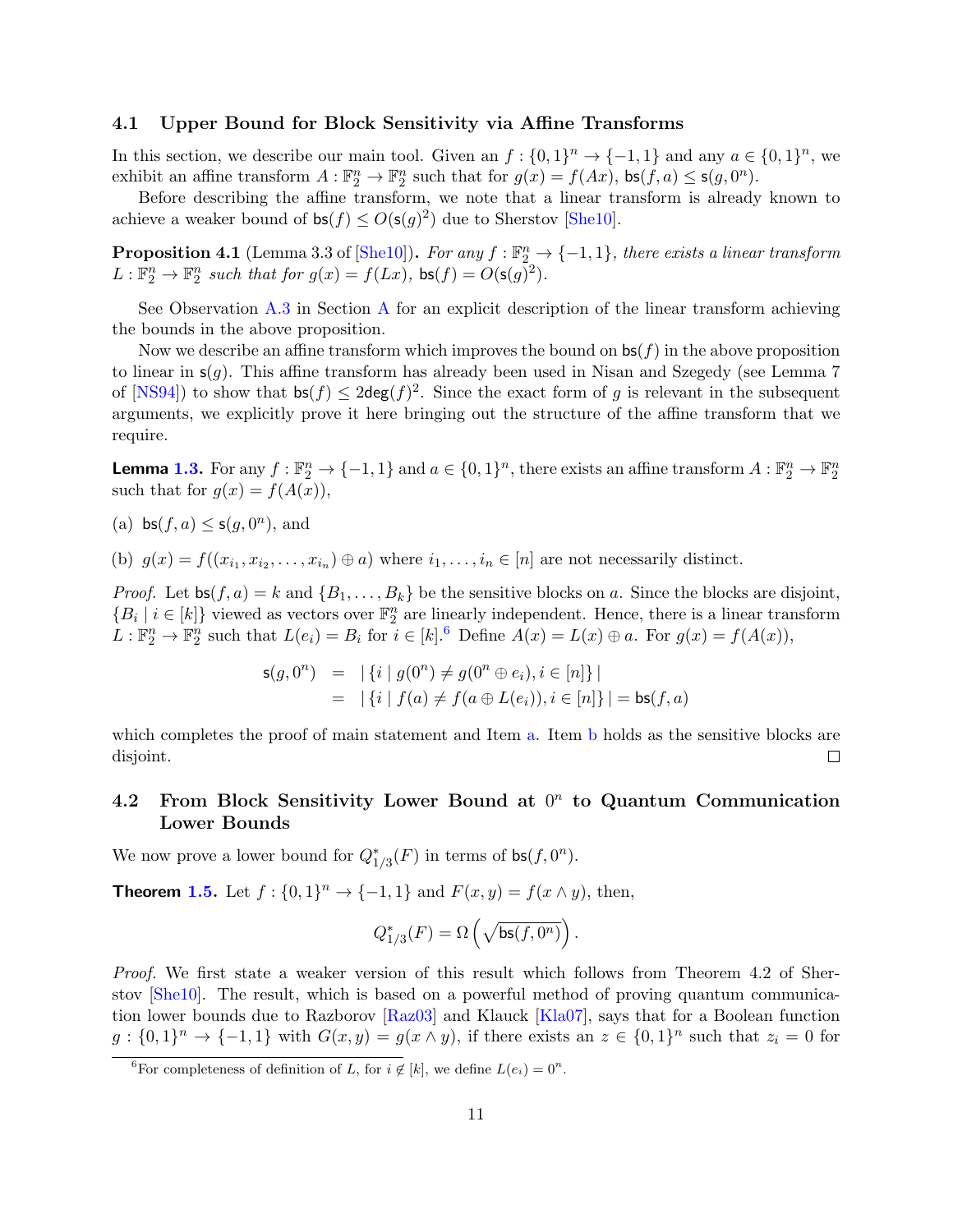all  $i \in [k]$  and  $g(z \oplus e_1) = g(z \oplus e_2) = \ldots = g(z \oplus e_k) \neq g(z)$ , then  $Q_{1/3}^*(G) = \Omega(\sqrt{k})$ . This immediately implies that for any  $g: \{0,1\}^n \to \{-1,1\},\$ 

$$
Q_{1/3}^*(G) = \Omega\left(\sqrt{\mathsf{s}(g, 0^n)}\right) \tag{5}
$$

Given an f, we now describe a  $g: \{0,1\}^n \to \{-1,1\}$  such that  $Q_{1/3}^*(F) \geq Q_{1/3}^*(G)$  and  $Q_{1/3}^*(G)$  $\Omega(\sqrt{\mathsf{bs}(f,0^n)})$  as follows thereby completing the proof.

Applying Lemma 1.3 with  $a = 0^n$  to f, we obtain  $g(x) = f(x_{i_1}, x_{i_2}, \ldots, x_{i_n})$ . We note that F and G can be viewed as a  $2^n \times 2^n$  matrix with  $(x, y)$ th entry being  $f(x \wedge y)$  and  $g(x \wedge y)$  respectively. By construction of g, using the observation that the matrix G appears as a submatrix of  $F$ ,  $Q_{1/3}^*(F) \ge$  $Q_{1/3}^*(G)$ . This observation is used in Sherstov (for instance, see proof of Theorem 5.1 of [She10]) without giving details. For completeness, we give the details here. Let  $S = \{i_1, \ldots i_n\} \subseteq [n]$  of size k. For  $j \in S$ , let  $B_j = \{t \mid i_t = j\}$ . Hence g depends only on these k input variables of S and all the variables with indices in  $B_j$  are assigned the variable  $x_j$ . This implies that

$$
g(x) = f(\bigoplus_{j \in S} x_j e_{B_j})
$$
\n<sup>(6)</sup>

We now exhibit a submatrix of  $F$  containing  $G$ . Consider the submatrix of  $F$  with rows and columns restricted to

$$
W = \left\{ a_1 e_{B_1} \oplus a_2 e_{B_2} \oplus \ldots a_k e_{B_k} \mid (a_1, a_2 \ldots, a_k) \in \{-1, 1\}^k \right\}.
$$

For  $u, y \in W$ ,

$$
F(u, y) = f(u \wedge y)
$$
  
=  $f((u_1e_{B_1} \oplus ... \oplus u_ke_{B_k}) \wedge (y_1e_{B_1} \oplus ... \oplus y_ke_{B_k}))$   
=  $f(u_1 \wedge y_1e_{B_1} \oplus ... \oplus u_k \wedge y_ke_{B_k})$  [*B<sub>j</sub>s are disjoint*]  
=  $g(u \wedge y)$  [*By Eq. (6)*]

Applying Eq. (5) to the g obtained, we have  $Q_{1/3}^*(G) \ge \Omega(\sqrt{s(g, 0^n)})$ . Hence, by Item a of Lemma 1.3, as  $a = 0^n$ , we have  $Q_{1/3}^*(G) \ge \Omega(\sqrt{\mathsf{bs}(f, 0^n)})$ .  $\Box$ 

**Remark 4.2.** Observe that for an arbitrary  $a \in \{0,1\}^n$  for  $g(x) = f(x \oplus a)$ , the statement  $Q_{1/3}^*(G) \leq Q_{1/3}^*(F)$  does not hold. Otherwise, we would have  $Q_{1/3}^*(F) = \Omega(\sqrt{\mathsf{bs}(f)})$  for all f which is not true (see the discussion after Theorem 1.5 in the Introduction).

#### 4.3 Putting Them Together

We are now ready to prove Theorem 1.6 and Theorem 1.7. A critical component of our proof is the following stronger connection between  $DT(f)$  and  $bs(f, 0<sup>n</sup>)$ . Buhrman and de Wolf, in their survey [BdW02], showed the following with the proof attributed to Noam Nisan and Roman Smolensky.

**Lemma 4.3** ([BdW02]). For any Boolean function  $f: \{0,1\}^n \to \{-1,1\}$ ,  $DT(f) \leq bs(f) \cdot deg(f)^2$ 

The same proof can be adapted to show the following strengthening of their result.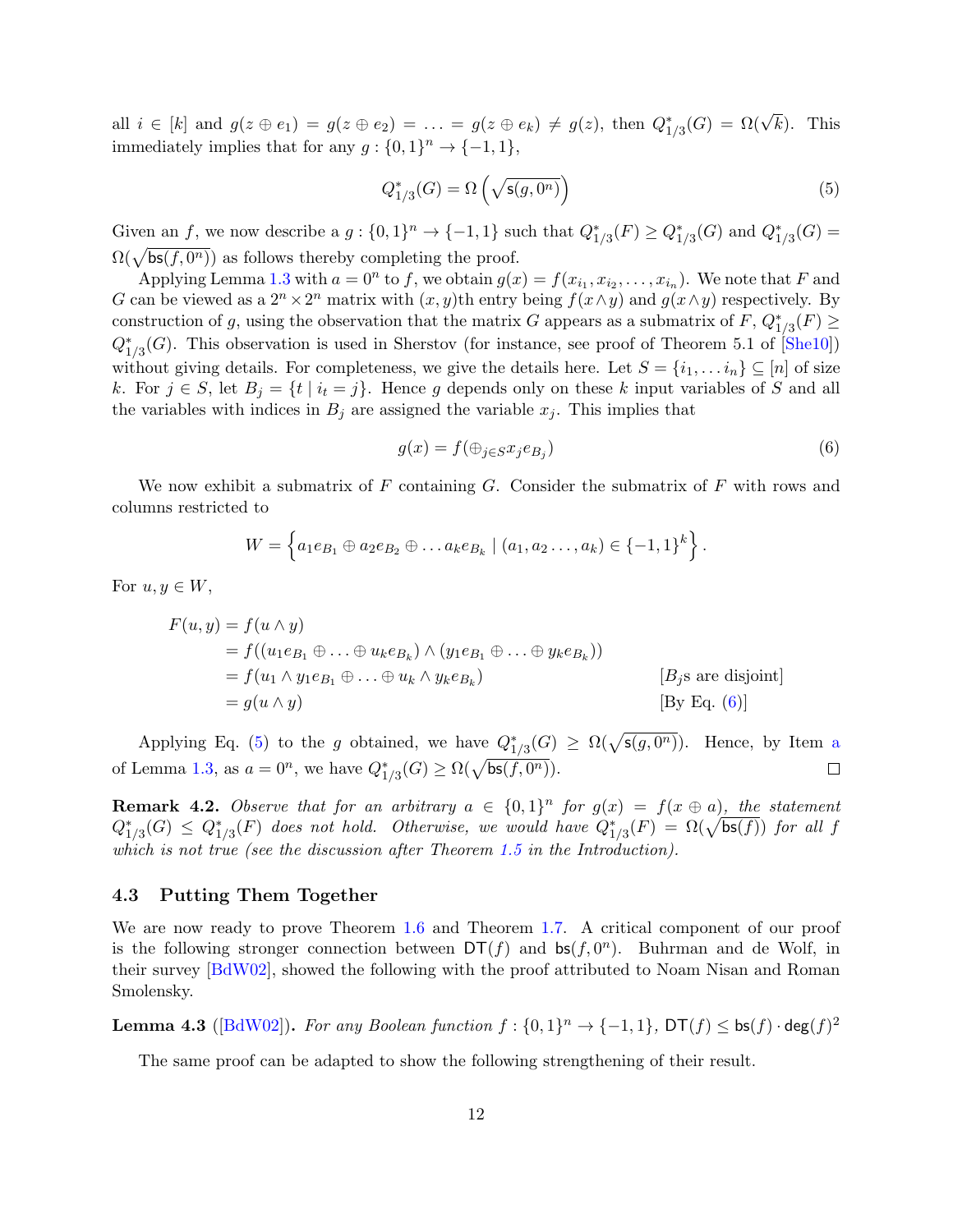**Proposition 4.4.** For any  $f: \{0,1\}^n \rightarrow \{-1,1\}$ , and any prime p,

$$
\mathsf{DT}(f) \leq \mathsf{bs}(f,0^n) \cdot \mathsf{deg}_p(f)^2.
$$

Proof. We observe that the arguments of Buhrman and de Wolf (more specifically, Lemma 5, Lemma 6 and Theorem 12 of [BdW02]), can give a stronger upper bound than  $\mathsf{bs}(f) \cdot \mathsf{deg}(f)^2$ , namely  $\mathsf{bs}(f,0^n) \cdot \mathsf{deg}_p(f)^2$ . This is important in our context since we are able to bound  $Q_{1/3}^*(F)$ only by  $bs(f, 0^n)$ .

Let  $p_f(x) \in \mathbb{F}_p[x_1,\ldots,x_n]$  be an  $\mathbb{F}_p$  polynomial representation of f. As  $p_f$  is a multilinear, we view monomials as subsets of variables. We define size of a monomial as the number of variables in it. Let  $S_f$  be the collection of all monomials of maximal size in  $p_f$ . We show that,

**Claim 4.5.** For any Boolean function f, there is a set of variables of size at most  $bs(f, 0^n) \cdot deg_p(f)$ which has a non-empty intersection with all the monomials in  $S_f$ .

We call this set as a hitting set for  $S_f$ . We now assume this claim. Hence, querying these variables fixes them and results in a function whose  $\mathbb{F}_p$ -degree is at most  $\deg_p(f) - 1$ . We repeat this on the resulting function to obtain the desired decision tree where at most  $\mathsf{bs}(f, 0^n) \cdot \mathsf{deg}_p(f)^2$ variables gets queried.

**Proof of Claim 4.5** We now argue the existence of a hitting set, which has a non-empty intersection with all the monomials in  $S_f$ , of size at most  $\mathsf{bs}(f, 0^n) \cdot \mathsf{deg}_p(f)$ .

Firstly, observe that every monomial m in  $S_f$  must have a non-empty set B of indices of variables in m such that  $f(0^n) \neq f(0^n \oplus e_B)$ . To see this, restrict f to indices in the monomial m by setting all variables not in the monomial to 0. Let  $g$  be the resulting function. By construction,  $g$  is non-constant as the monomial m appears in the  $\mathbb{F}_p$  representation of g. Hence there must be some setting of the input to g such that its evaluation differs from that of the all zero input.

We construct a hitting set H as follows: for each monomial  $m$  in  $S_f$ , if no variable in H appear in  $m$ , add all the variables in it to  $H$ . Since, each such monomial contains a sensitive block on the input  $0^n$ , the number of monomials that gets added to H is at most  $bs(f, 0^n)$ . Since each monomial is of size at most  $\deg_p(f)$ , total size of the hitting set is at most  $\mathsf{bs}(f,0^n) \cdot \deg_p(f)$ .  $\Box$ 

We now give a proof of Theorem 1.6 and Theorem 1.7.

**Theorem 1.6.** Fix a prime p. Let  $f : \{0,1\}^n \to \{-1,1\}$  where f depends on all the inputs. Let  $F(x, y) = f(x \wedge y)$ . For any  $0 < \epsilon < 1$  such that  $\deg_p(f) \leq (1 - \epsilon) \log n$ , we have

$$
Q_{1/3}^*(F) = \Omega\left(\frac{n^{\epsilon/2}}{\log n}\right).
$$

Proof. Applying Theorem 1.5 and Proposition 4.4, we have

$$
Q_{1/3}^*(F) \ge \Omega\left(\frac{\sqrt{\mathsf{DT}(f)}}{\deg_p(f)}\right) \tag{7}
$$

As observed in Gopalan *et al.* [GLS09], by a modification to an argument in the proof of Nisan and Szegedy (Theorem 1 of [NS94]), it can be shown that  $\deg(f) \ge \frac{n}{2^{\deg_p}}$  $\frac{n}{2^{\deg_p(f)}}$ . Since,  $\mathsf{DT}(f) \geq \deg(f)$ , we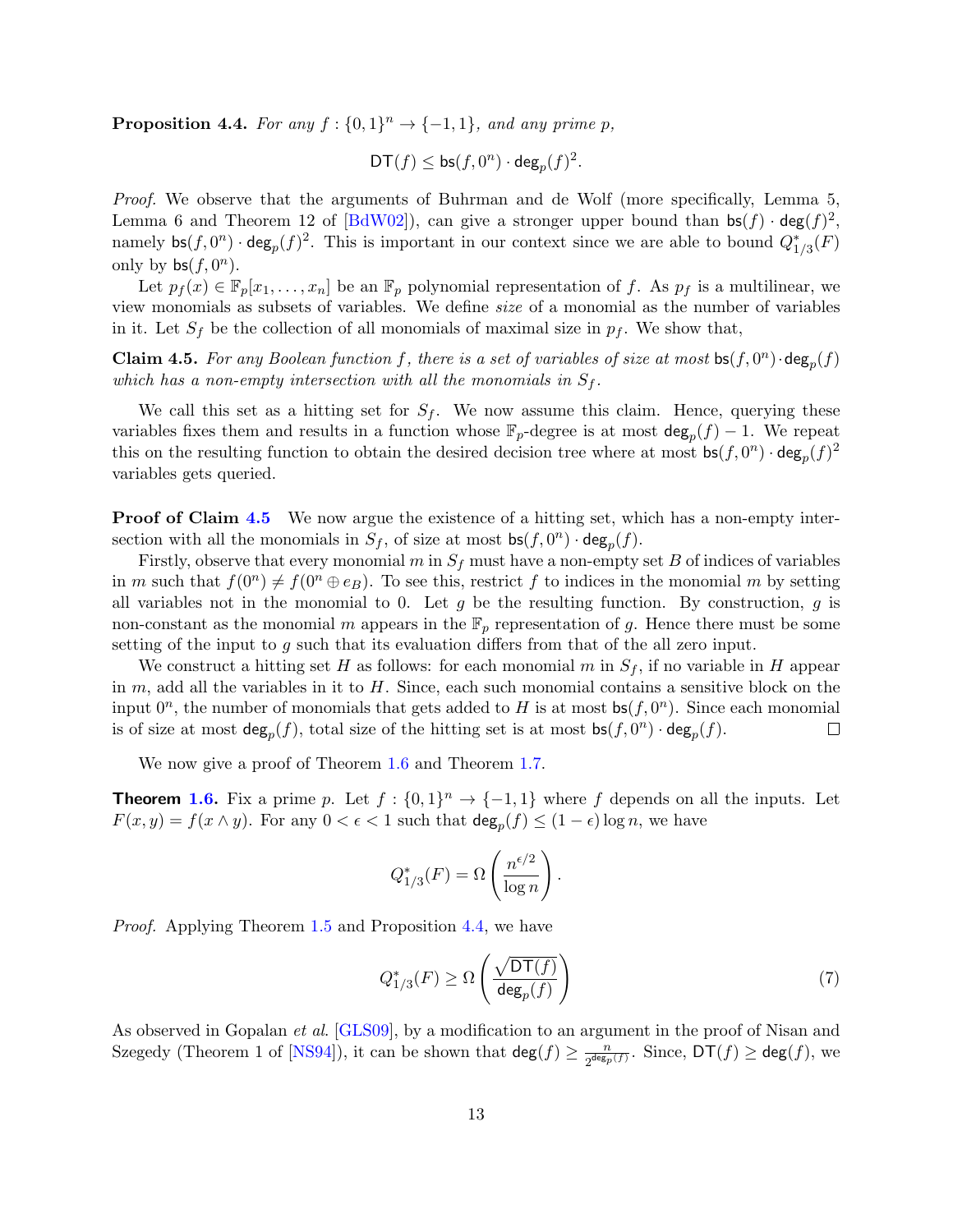have  $\mathsf{DT}(f) \geq \frac{n}{2^{\deg_p}}$  $\frac{n}{2^{\deg_p(f)}}$ . Hence Eq. (7) gives,

$$
Q_{1/3}^*(F) = \Omega\left(\frac{\sqrt{n}}{\deg_p(f)2^{\deg_p(f)/2}}\right) = \Omega\left(\frac{n^{\epsilon/2}}{(1-\epsilon)\log n}\right)
$$

where the last lower bound follows upon applying the bound on  $\deg_p(f)$ .

As a demonstrative example, we show a weaker lower bound on quantum communication complexity with prior entanglement for the generalized inner product function  $\mathsf{GIP}_{n,k}(x,y) \stackrel{\text{def}}{=}$  $\bigoplus_{i=1}^n \bigwedge_{j=1}^k (x_{ij} \wedge y_{ij})$  when  $k = \frac{1}{2}$  $\frac{1}{2} \log n$ . We remark that a lower bound of  $\Omega(n)$  is known for the inner product function [CvDNT99].

Note that  $\mathsf{GIP}_{n,k}$  can be expressed as  $f \circ \wedge$ , where  $f(z) \stackrel{\text{def}}{=} \bigoplus_{i=1}^n \bigwedge_{j=1}^k z_{ij}$ , with  $\deg_2(f) = k$ . Applying Theorem 1.6 with  $\epsilon = 1/2$  and  $p = 2$ , we have  $Q_{1/3}^*(\text{GIP}_{n,\frac{1}{2}\log n}) = \Omega\left(\frac{n^{1/4}}{\log n}\right)$  $\log n$  . Though this bound is arguably weak, Theorem 1.6 gives a non-trivial lower bound for a all those Boolean functions f with small  $\deg_p(f)$  for some prime p.

**Theorem 1.7.** Let  $f: \{0,1\}^n \to \{-1,1\}$  with  $F(x,y) = f(x \wedge y)$ . Fix  $0 < \epsilon < 1$ . If there exists distinct primes p, q such that  $\deg_q(f) = \Omega(\deg_p(f)^{\frac{2}{1-\epsilon}})$ , then  $\mathsf{D}(F) = O(Q_{1/3}^*(F)^{2/\epsilon})$ .

 $\sqrt{\mathsf{DT}(f)}$  $\setminus$ *Proof.* Applying, Theorem 1.5 and Proposition 4.4, for any prime t,  $Q_{1/3}^*(F) \ge \Omega$ . By  $\mathsf{deg}_t(f)$  $\text{hypothesis}, \ \text{deg}_p(f) \leq O(\text{deg}_q(f)^{\frac{1-\epsilon}{2}}) \leq O(\text{DT}(f)^{\frac{1-\epsilon}{2}}) \text{ implying that for } t=p, \ \text{D}(F) \leq 2\text{DT}(f) \leq 1$  $O(Q^*_{1/3}(F)^{2/\epsilon}).$  $\Box$ 

**Remark 4.6.** For any Boolean function f, if there exists a prime p with  $\deg_p(f) \leq c \log n$  for some  $c < 1/2$ , then by main result of [GLS09] relating degree of Boolean functions under different field characteristics, for any prime  $q \neq p$ ,  $\deg_q(f) = \Omega(\frac{n^{1-2c}}{c \log p \log q})$  $\frac{n^{1-2c}}{c \log p \log n}$ ) =  $\Omega((\log n)^2)$ . Hence any such f satisfies the condition that  $\deg_q(f) = \Omega(\deg_p(f)^{\frac{2}{1-\epsilon}})$  for some constant  $\epsilon$  and by Theorem 1.7,  $D(F) = O(Q_{1/3}^*(F)^{2/\epsilon}).$ 

## 5 Linear Transforms : Sensitivity versus Sparsity

Continuing in the theme of affine transforms, in this section, we first establish an upper bound on alternation of a function in terms of sensitivity of the function after application of a suitable linear transform. Using this, we show the existence of a function whose sensitivity is asymptotically as large as square root of sparsity (see introduction for a motivation and discussion).

**Lemma 1.8.** For any  $f: \{0,1\}^n \to \{-1,1\}$ , there exists an invertible linear transform  $L: \mathbb{F}_2^n \to \mathbb{F}_2^n$ such that for  $g(x) = f(L(x))$ ,  $\mathsf{alt}(f) \leq 2\mathsf{s}(g) + 1$ .

*Proof.* Let  $0^n \prec x_1 \prec x_2 \ldots \prec x_n = 1^n$  be a chain C of maximum alternation in the Boolean hypercube of f. Since chain C has maximum alternation, there must be at least  $(\text{alt}(f) - 1)/2$ many zeros and  $(\text{alt}(f) - 1)/2$  many ones when the  $x_i$ s are evaluated on f. Note that the set of n distinct inputs  $x_1, x_2, \ldots, x_n$  seen as vectors in  $\mathbb{F}_2^n$  are linearly independent and hence is a basis of

 $\Box$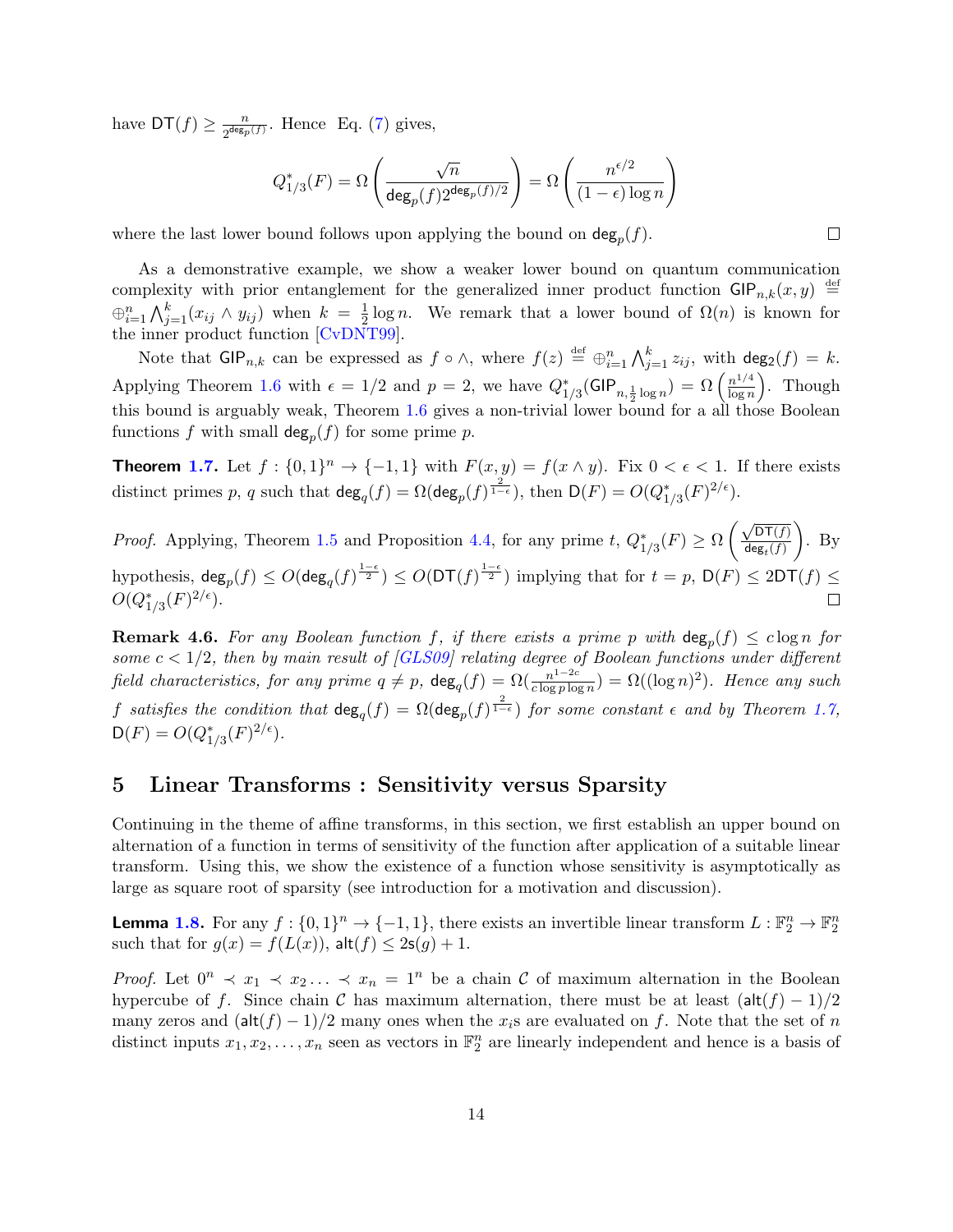$\mathbb{F}_2^n$ . Hence there exists an invertible<sup>7</sup> linear transform  $L : \mathbb{F}_2^n \to \mathbb{F}_2^n$  taking standard basis vectors to the these vectors, i,e.  $L(e_i) = x_i$  for  $i \in [n]$ .

To prove the result, we now show that  $\mathsf{s}(g, 0^n) \geq \frac{\mathsf{alt}(f) - 1}{2}$  $\frac{f}{2}$ . The neighbors of  $0^n$  in the hypercube of g are  $\{e_i \mid i \in [n]\}$  and each of them evaluates to  $g(e_i) = f(L(e_i)) = f(x_i)$  for  $i \in [n]$ . Since there are at least  $(\text{alt}(f) - 1)/2$  many zero and at least those many ones among  $x_i$ s when evaluated by f, there must be at least  $(\text{alt}(f) - 1)/2$  many neighbors of  $0^n$  which differ in evaluation with  $g(0^n)$  (independent of the value of  $g(0^n)$ ). Hence  $s(g) \geq s(g, 0^n) \geq \frac{\text{alt}(f)-1}{2}$  which completes the proof.

We now describe the family of functions and argue an exponential gap between sensitivity and logarithm of sparsity, as stated in the following Theorem.

**Theorem 1.9.** There exists a family of functions  $\{g_k | k \in \mathbb{N}\}\$  such that

$$
\mathsf{s}(g_k) \ge \frac{\sqrt{\mathsf{sparsity}(g_k)}}{2} - 1.
$$

*Proof.* For the family of functions  $f_k \in \mathcal{F}$  (Definition 3.2),  $\mathsf{alt}(f_k) \geq 2^{(\log \mathsf{sparsity}(f_k))/2} - 1$  [DS19].

We now use this family F to describe the family of functions  $g_k$ . For every  $f_k \in \mathcal{F}$ , let  $g_k(x) = f_k(L(x))$  such that  $\mathsf{alt}(f_k) \leq 2\mathsf{s}(g_k) + 1$  as guaranteed by Lemma 1.8. Since, we have  $\mathsf{alt}(f_k) \ge 2^{(\log \mathsf{sparsity}(f_k))/2} - 1$ , it must be that

$$
\mathsf{s}(g_k) \geq \frac{1}{2}(\mathsf{alt}(f_k) - 1) \geq \frac{1}{2}(2^{(\log \mathsf{sparsity}(f_k))/2} - 2) \geq \frac{\sqrt{\mathsf{sparsity}(f_k)}}{2} - 1
$$

As the parameter sparsity does not change under invertible linear transforms (Ex 3.1 [O'D14]),  $\mathsf{s}(g_k) \geq 0.5\sqrt{\mathsf{sparsity}(f_k)}-1 = 0.5\sqrt{\mathsf{sparsity}(g_k)}-1.$  $\Box$ 

We now describe how the family of Boolean functions in Theorem 1.9 rule out a possibility of settling XOR Log-Rank conjecture, a conjecture in classical communication complexity, using a recent proof of Sensitivity Conjecture. First, we describe the XOR Log-Rank conjecture and then give a potential way to prove the XOR Log-Rank conjecture using the recent resolution of Sensitivity Conjecture [Hua19]. Following this, we argue how the family of Boolean functions in Theorem 1.9 rules out this possibility.

For an  $f: \{0,1\}^n \to \{-1,1\}$ , define  $F_{\oplus}: \{0,1\}^n \times \{0,1\}^n \to \{-1,1\}$  as  $F_{\oplus}(x,y) = f(x \oplus$ y). The XOR Log-Rank conjecture says that, for every  $f$ , the deterministic communication cost of computing the corresponding  $F_{\oplus}$  must satisfy  $D(F_{\oplus}) = \text{poly}(\log \text{sparsity}(f)).$  An equivalent formulation of the Sensitivity Conjecture due to Hatami *et al.* (Proposition 5.10,  $[HKP11]$ ) says that for every f,  $D(F_{\oplus}) = \text{poly}(s(f))$ . With the Sensitivity conjecture now proven [Hua19], one way to prove the XOR Log-Rank conjecture is to show that for all Boolean functions  $f, s(f) \leq$  $\text{poly}(\log \text{sparsity}(f))$ . Unfortunately, the existence of a family of Boolean functions in Theorem 1.9 rules out this possibility.

 ${}^{7}L$  is actually the change of basis transform from standard basis vectors to  $x_i$ s and hence is bijective.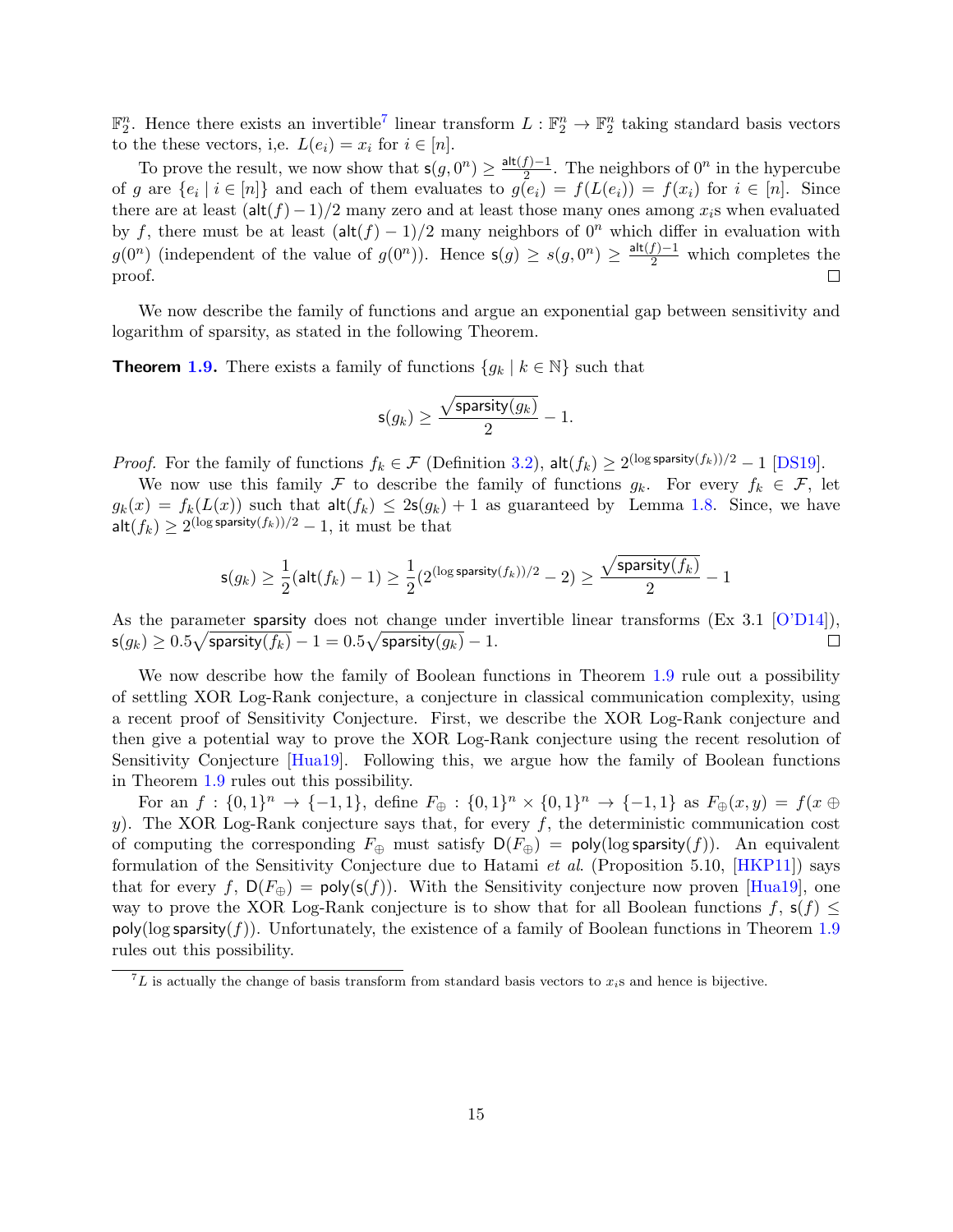## 6 Conclusion and Future directions

In this paper, we study the Boolean function complexity measures, namely sensitivity, block sensitivity, and alternation under affine transforms. We showed design of special transforms which achieves structurally revealing statements about the resulting function. We used their properties to show lower bounds on the bounded error quantum communication complexity of Boolean function whose  $\mathbb{F}_p$ -degree is small. We showed that classical and quantum communication complexity are polynomially related for certain special class of functions. We also demonstrated Boolean functions where sensitivity of the function is as large as the square root of its sparsity.

The main open question is to see if the tools developed here can be pushed to remove the restriction on  $\deg_p$  and  $\deg_q$  of Boolean functions in Theorem 1.7 thereby proving the Quantum Classical equivalence (Question 1.4).

#### 7 Acknowledgment

The authors would like to thank the anonymous reviewers for their constructive comments to this paper, specifically for pointing out an error in the earlier version of Theorem 1.5 by giving examples. See the Remark 4.2 and the discussion after Theorem 1.5 of this paper.

## References

| [BC99]  | Anna Bernasconi and Bruno Codenotti. Spectral analysis of boolean functions as a<br>graph eigenvalue problem. IEEE Trans. Computers, 48(3):345-351, 1999.                                                                                                                                                             |
|---------|-----------------------------------------------------------------------------------------------------------------------------------------------------------------------------------------------------------------------------------------------------------------------------------------------------------------------|
| [BdW01] | Harry Buhrman and Ronald de Wolf. Communication complexity lower bounds by<br>polynomials. In Proceedings of the 16th Annual IEEE Conference on Computational<br>Complexity, Chicago, Illinois, USA, June 18-21, 2001, pages 120-130, 2001.                                                                           |
| [BdW02] | Harry Buhrman and Ronald de Wolf. Complexity measures and decision tree com-<br>plexity: a survey. <i>Theor. Comput. Sci.</i> , $288(1):21-43$ , $2002$ .                                                                                                                                                             |
| [CDR86] | Stephen A. Cook, Cynthia Dwork, and Rüdiger Reischuk. Upper and lower time<br>bounds for parallel random access machines without simultaneous writes. SIAM J.<br>Comput., $15(1):87-97$ , 1986.                                                                                                                       |
|         | [CvDNT99] Richard Cleve, Wim van Dam, Michael Nielsen, and Alain Tapp. Quantum entangle-<br>ment and the communication complexity of the inner product function. In Colin P.<br>Williams, editor, Quantum Computing and Quantum Communications, pages 61-74,<br>Berlin, Heidelberg, 1999. Springer Berlin Heidelberg. |
| [DS19]  | Krishnamoorthy Dinesh and Jayalal Sarma. Alternation, sparsity and sensitivity:<br>Bounds and exponential gaps. <i>Theor. Comput. Sci.</i> , 771:71-82, 2019. A preliminary<br>version appeared in CALDAM 2018.                                                                                                       |
| [GLS09] | Parikshit Gopalan, Shachar Lovett, and Amir Shpilka. On the complexity of boolean<br>functions in different characteristics. In Proceedings of the 24th Annual IEEE Confer-<br>ence on Computational Complexity, CCC 2009, Paris, France, 15-18 July 2009, pages<br>$173-183, 2009.$                                  |
|         |                                                                                                                                                                                                                                                                                                                       |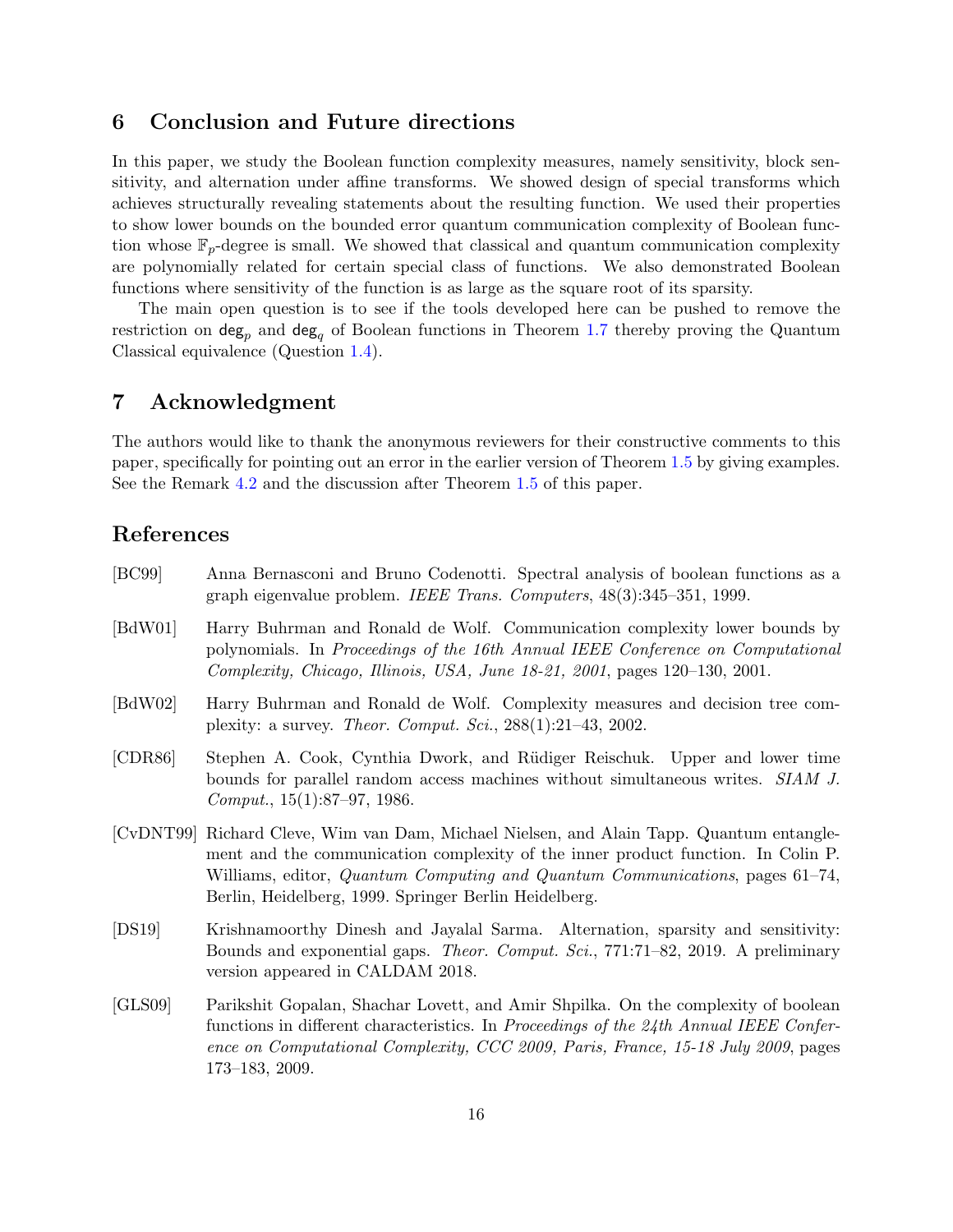- [GOS+11] Parikshit Gopalan, Ryan O'Donnell, Rocco A. Servedio, Amir Shpilka, and Karl Wimmer. Testing fourier dimensionality and sparsity. SIAM J. Comput., 40(4):1075–1100, 2011. A preliminary version appeared in ICALP 2009.
- [GSW16] Parikshit Gopalan, Rocco A. Servedio, and Avi Wigderson. Degree and sensitivity: Tails of two distributions. In 31st Conference on Computational Complexity, CCC 2016, May 29 to June 1, 2016, Tokyo, Japan, pages 13:1–13:23, 2016.
- [HKP11] Pooya Hatami, Raghav Kulkarni, and Denis Pankratov. Variations on the Sensitivity Conjecture. Number 4 in Graduate Surveys. Theory of Computing Library, 2011.
- [Hua19] Hao Huang. Induced subgraphs of hypercubes and a proof of the Sensitivity Conjecture. Annals of Mathematics, 190(3):949–955, 2019.
- [Kla07] Hartmut Klauck. Lower bounds for quantum communication complexity. SIAM J.  $Comput., 37(1):20–46, 2007.$
- [KN06] Eyal Kushilevitz and Noam Nisan. Communication complexity. Cambridge University Press, 2nd edition, 2006.
- [LZ17] Chengyu Lin and Shengyu Zhang. Sensitivity conjecture and log-rank conjecture for functions with small alternating numbers. In  $\lambda/\lambda$ th International Colloquium on Automata, Languages, and Programming, ICALP 2017, July 10-14, 2017, Warsaw, Poland, pages 51:1–51:13, 2017.
- [MO09] Ashley Montanaro and Tobias Osborne. On the communication complexity of XOR functions. CoRR, abs/0909.3392, 2009.
- [Nis91] Noam Nisan. CREW PRAMs and decision trees. *SIAM J. Comput.*, 20(6):999–1007, 1991.
- [NS94] Noam Nisan and Mario Szegedy. On the degree of boolean functions as real polynomials. Comput. Complex., 4:301–313, 1994. A preliminary version appeared in STOC 1992.
- [O'D14] Ryan O'Donnell. Analysis of Boolean Functions. Cambridge University Press, 2014.
- [Raz03] A A Razborov. Quantum communication complexity of symmetric predicates. Izvestiya: Mathematics, 67(1):145, 2003.
- [Rub95] David Rubinstein. Sensitivity vs. block sensitivity of Boolean functions. Combinator $ica, 15(2):297-299, 1995.$
- [She08] Alexander A. Sherstov. The pattern matrix method for lower bounds on quantum communication. In Proceedings of the 40th Annual ACM Symposium on Theory of Computing, Victoria, British Columbia, Canada, May 17-20, 2008, pages 85–94, 2008.
- [She09] Alexander A. Sherstov. On quantum-classical equivalence for composed communication problems.  $CoRR$ , abs/0906.1399v1, 2009.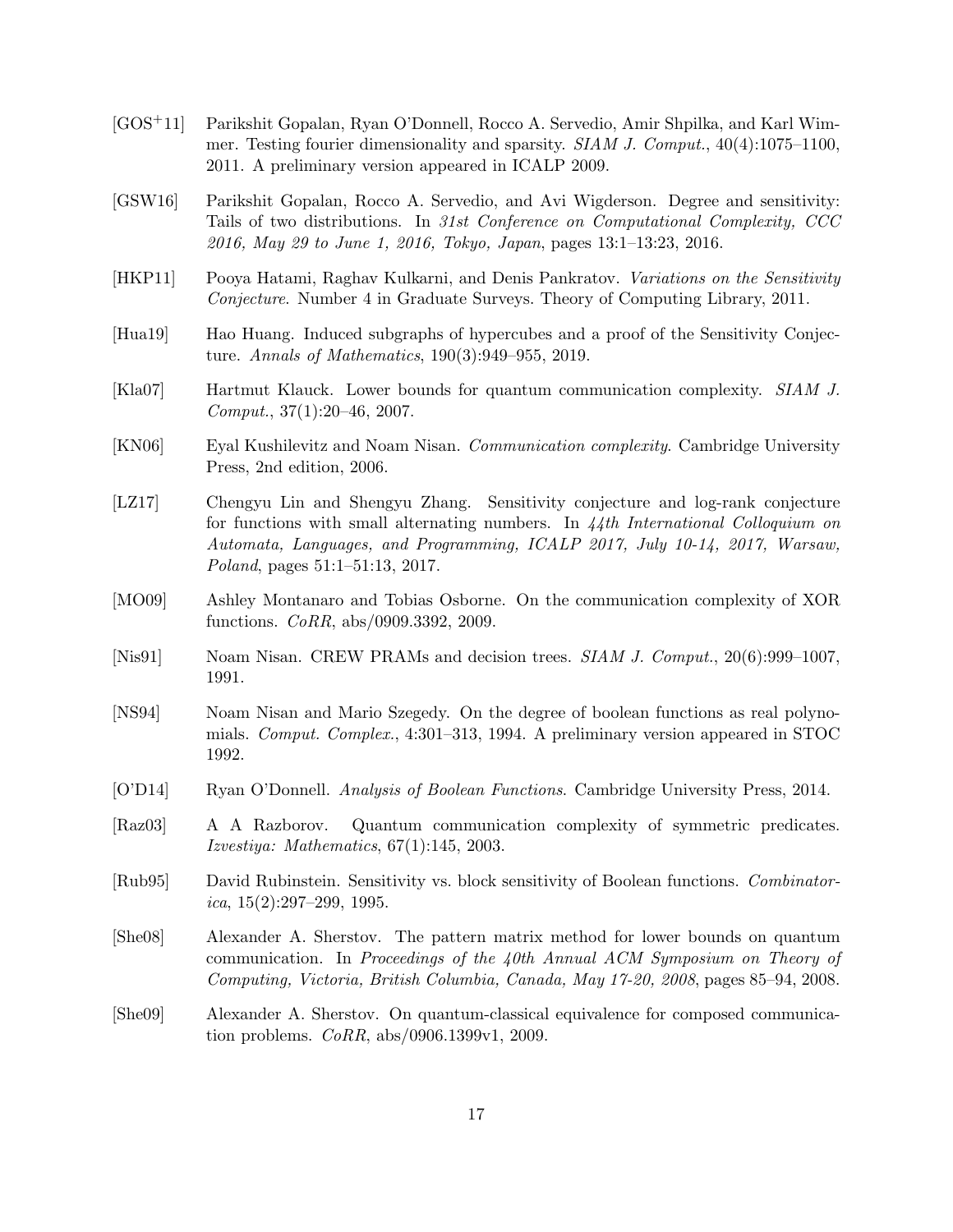| [She10] | Alexander A. Sherstov. On quantum-classical equivalence for composed communica-<br>tion problems. Quantum Information & Computation, $10(5\&6)$ :435-455, 2010.                         |
|---------|-----------------------------------------------------------------------------------------------------------------------------------------------------------------------------------------|
| [SZ09]  | Yaoyun Shi and Yufan Zhu. Quantum communication complexity of block-composed<br>functions. Quantum Information & Computation, 9(5):444-460, 2009.                                       |
| [Ya093] | Andrew Chi-Chih Yao. Quantum circuit complexity. In 34th Annual Symposium on<br>Foundations of Computer Science, Palo Alto, California, USA, 3-5 November 1993,<br>pages 352–361, 1993. |
| [ZS10]  | Zhiqiang Zhang and Yaoyun Shi. On the parity complexity measures of Boolean<br>functions. Theor. Comput. Sci., 411(26-28):2612-2618, 2010.                                              |

#### A Quantum communication lower bound from block sensitivity

Sherstov in [She10] showed the following lower bound on quantum communication cost of an affine shift of a Boolean function in terms of its block sensitivity.

**Corollary A.1** (Corollary 4.5 of [She10]). Let  $f : \{0,1\}^n \rightarrow \{-1,1\}$  be given. Then for some  $z \in \{0,1\}^n$ , the matrix  $F' = [f_z(x \wedge y)]_{x,y} = [f(\ldots, (x_i \wedge y_i) \oplus z_i, \ldots)]_{x,y}$  obeys

$$
Q^*_{1/3}(F') = \Omega(\sqrt{\mathsf{bs}(f)})
$$

In this section, we elaborate on why one

cannot set  $z = 0<sup>n</sup>$  for all Boolean functions and obtain Theorem 1.5. The above corollary crucially uses two results. The first one is Lemma 3.3 of [She10] which shows that there exists a Boolean function  $g: \{0,1\}^n \to \{-1,1\}$  such that  $\mathsf{bs}(f) \le O(\mathsf{s}(g)^2)$  which is similar in spirit to Lemma 1.3. The second one is Theorem 4.2 of [She10] which shows a lower bound for  $Q_{1/3}^*(G)$ in terms of sensitivity of g (where  $G(x, y) = g(x \wedge y)$ ). We reproduce the respective statements of both below.

**Lemma A.2** (Lemma 3.3 of  $[\underline{\text{She10}}]$ ). Let  $f : \{0,1\}^n \to \{-1,1\}$ . Then there exists a  $g : \{0,1\}^n \to \{-1,1\}$ .  ${-1, 1}$  such that  $s(g) = \Omega(\sqrt{\mathsf{bs}(f)})$  and  $g(x) = f(x_{i_1}, \ldots, x_{i_n})$  for some  $i_1, \ldots, i_n \in [n]$ 

The function g is defined as follows.

Let z be the input on which  $\mathsf{bs}(f, z)$  is maximum and  $f(z) = 0$ . Let  $S_1, \ldots, S_k \subseteq [n]$  be the sensitive blocks on z. Define  $A_i = \{j \in S_i \mid z_j = 0\}$  and  $B_i = \{j \in S_i \mid z_j = 1\}$ . Let I be the indices  $i \in [k]$  such that both  $A_i$  and  $B_i$  are both non-empty.

Then

$$
g(x) = f\left(\bigoplus_{i \in I} x_{minA_i} e_{A_i} \oplus \bigoplus_{i \in I} x_{minB_i} e_{B_i} \oplus \bigoplus_{i \in [k] \backslash I} x_{minS_i} e_{S_i} \oplus \bigoplus_{i \notin S_1 \cup \ldots \cup S_k} x_i e_i\right)
$$

**Observation A.3.** We observe that the above result of Sherstov (Lemma 3.3 of  $[She10]$ ) can be seen as applying a suitable linear transform to the Boolean function f to bound the block sensitivity of f which is similar in spirit to Lemma 1.3.